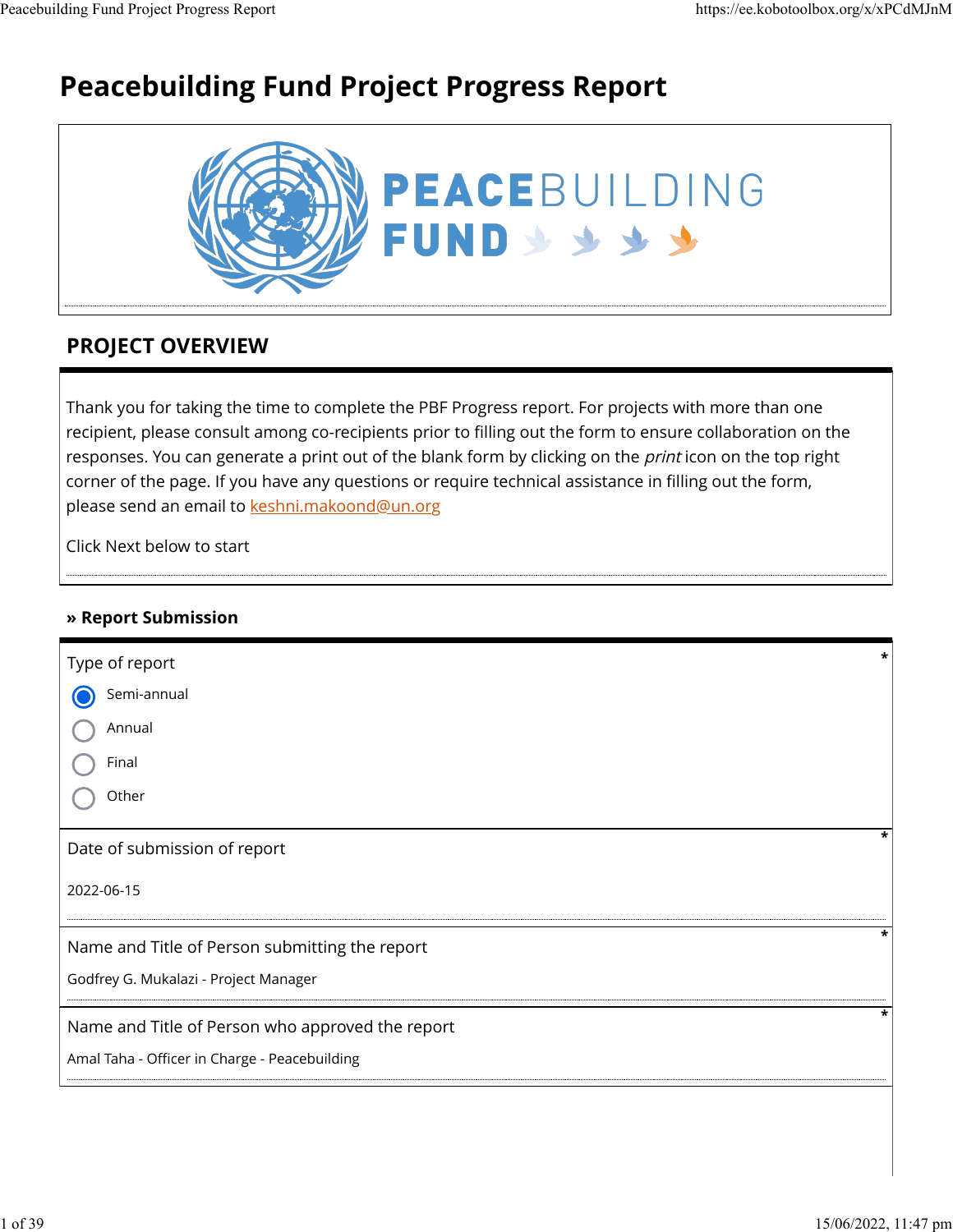| $\star$<br>Have all fund recipients for this project contributed to the report?                                                                                                  |
|----------------------------------------------------------------------------------------------------------------------------------------------------------------------------------|
| yes                                                                                                                                                                              |
| no                                                                                                                                                                               |
| *<br>Did PBF Secretariat review the report?                                                                                                                                      |
| If there is no PBF secretariat in country, please select "Not applicable". If there is a PBF secretariat, you should normally ensure that they<br>have an opportunity to review. |
| yes                                                                                                                                                                              |
| no                                                                                                                                                                               |
| Not Applicable                                                                                                                                                                   |

### **» Project Information and Geographical Scope**

Is this a cross-border project? **\*** yes no  $(\ )$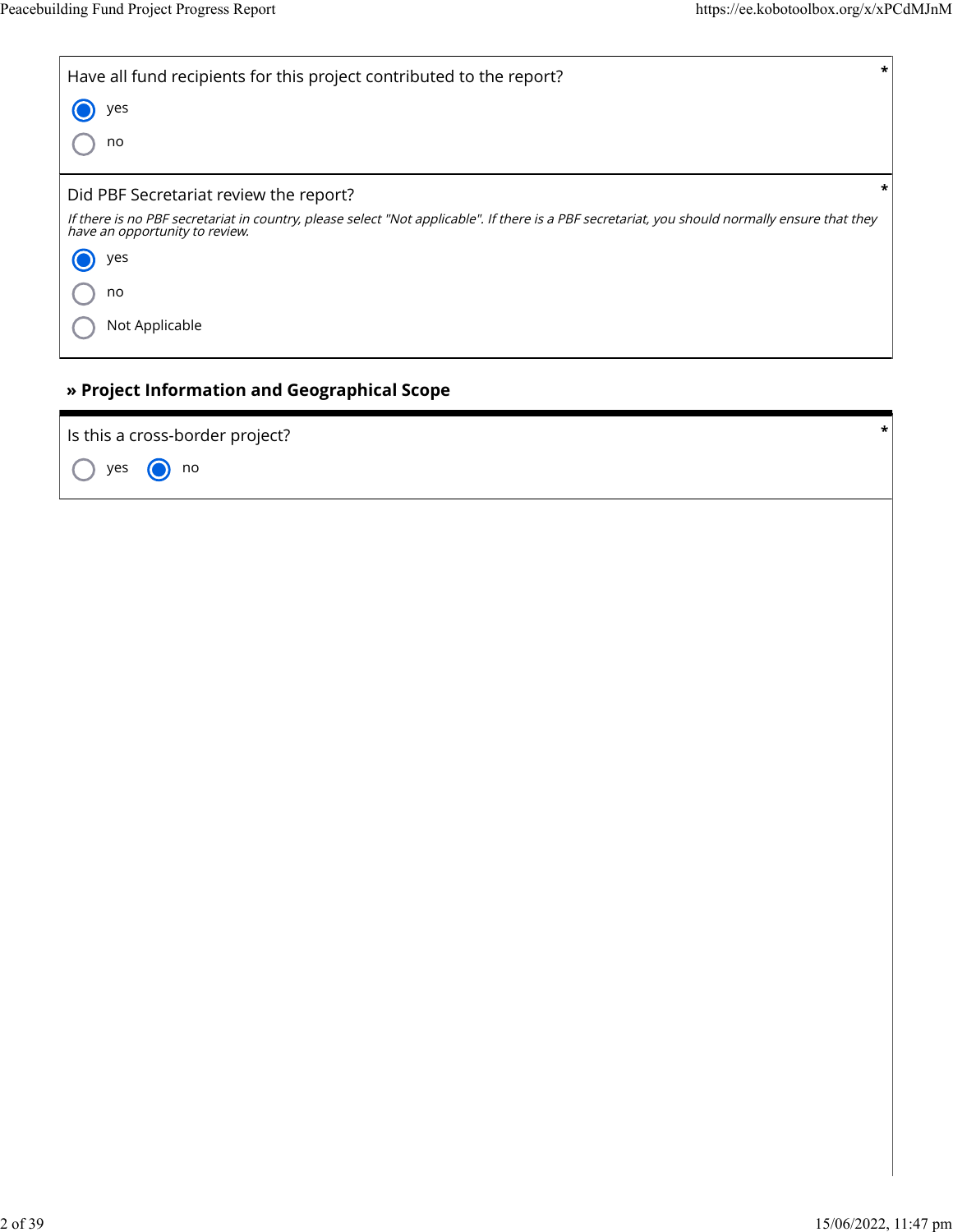| Please select the geographical region in which the project is implemented                                                                                                                                                                                        |                                                                                               |                                                                                                              |  |  |  |
|------------------------------------------------------------------------------------------------------------------------------------------------------------------------------------------------------------------------------------------------------------------|-----------------------------------------------------------------------------------------------|--------------------------------------------------------------------------------------------------------------|--|--|--|
| Asia and the Pacific                                                                                                                                                                                                                                             | Central & Southern Africa                                                                     | East Africa                                                                                                  |  |  |  |
| Europe and Central Asia                                                                                                                                                                                                                                          | Global                                                                                        | Latin America and the Carribean                                                                              |  |  |  |
| Middle East and North Africa                                                                                                                                                                                                                                     | <b>West Africa</b>                                                                            |                                                                                                              |  |  |  |
| Country of project implementation                                                                                                                                                                                                                                |                                                                                               |                                                                                                              |  |  |  |
| Ethiopia                                                                                                                                                                                                                                                         | Kenya                                                                                         | Madagascar                                                                                                   |  |  |  |
| Somalia                                                                                                                                                                                                                                                          | South Sudan                                                                                   | Sudan                                                                                                        |  |  |  |
| Other, Specify                                                                                                                                                                                                                                                   |                                                                                               |                                                                                                              |  |  |  |
| Other, please secify                                                                                                                                                                                                                                             |                                                                                               |                                                                                                              |  |  |  |
|                                                                                                                                                                                                                                                                  |                                                                                               |                                                                                                              |  |  |  |
| Project Title                                                                                                                                                                                                                                                    |                                                                                               |                                                                                                              |  |  |  |
|                                                                                                                                                                                                                                                                  | 00119468: Building Sustainable Peace and Social Cohesion in Tawilla Locality, North Darfur    |                                                                                                              |  |  |  |
|                                                                                                                                                                                                                                                                  | masculinity and social restoration with young people in West Darfur, Sudan.                   | 00130002: Building the MHPSS-Gender-Peacebuilding nexus: fostering wellbeing, non-violent, gender equitable  |  |  |  |
|                                                                                                                                                                                                                                                                  | 00130052: Darfuri Youth Empowerment in Civic Spaces to Advance Peacebuilding                  |                                                                                                              |  |  |  |
|                                                                                                                                                                                                                                                                  | 00119467: Durable Solutions for forced displacement in West Darfur                            |                                                                                                              |  |  |  |
|                                                                                                                                                                                                                                                                  | 00119469: East Darfur: Assalaya-Sheiria-Yassin Triangle of Peace and Coexistence              |                                                                                                              |  |  |  |
| 00121172: PBF secretariat and peacebuilding project Sudan                                                                                                                                                                                                        |                                                                                               |                                                                                                              |  |  |  |
|                                                                                                                                                                                                                                                                  | 00130005: Refugee and IDP Profiling Towards Sustainable Peace and Durable Solutions in Darfur |                                                                                                              |  |  |  |
|                                                                                                                                                                                                                                                                  | 00125917: Strengthening the Political and Peacebuilding Role of Women in Sudan's Transition   |                                                                                                              |  |  |  |
| Civic Space in Sudan's Transition                                                                                                                                                                                                                                |                                                                                               | 00130705: Sudan Youth Citizen Observer Network: Strengthening Youth's Role as Peacebuilders and Promoters of |  |  |  |
| 00125403: Support to the Sudanese Peace Process                                                                                                                                                                                                                  |                                                                                               |                                                                                                              |  |  |  |
|                                                                                                                                                                                                                                                                  | Governance, Inclusive Conflict Resolution Mechanisms and Climate-Resilient Livelihoods        | 00128019: Supporting Sustainable Peace in Blue Nile State through Gender-Responsive Natural Resource         |  |  |  |
| 00119470: Transition to Sustainable Peace in Central Darfur                                                                                                                                                                                                      |                                                                                               |                                                                                                              |  |  |  |
| 00119471: Transition to Sustainable Peace in South Darfur                                                                                                                                                                                                        |                                                                                               |                                                                                                              |  |  |  |
| Other, Specify                                                                                                                                                                                                                                                   |                                                                                               |                                                                                                              |  |  |  |
| $\ast$<br>Write the 8 digit MPTFO number and Project Title exactly as it appears in the Project Document<br>EXAMPLE: 00118938: Community-based prevention of violence and social cohesion using innovation for young people in displaced and<br>host communities |                                                                                               |                                                                                                              |  |  |  |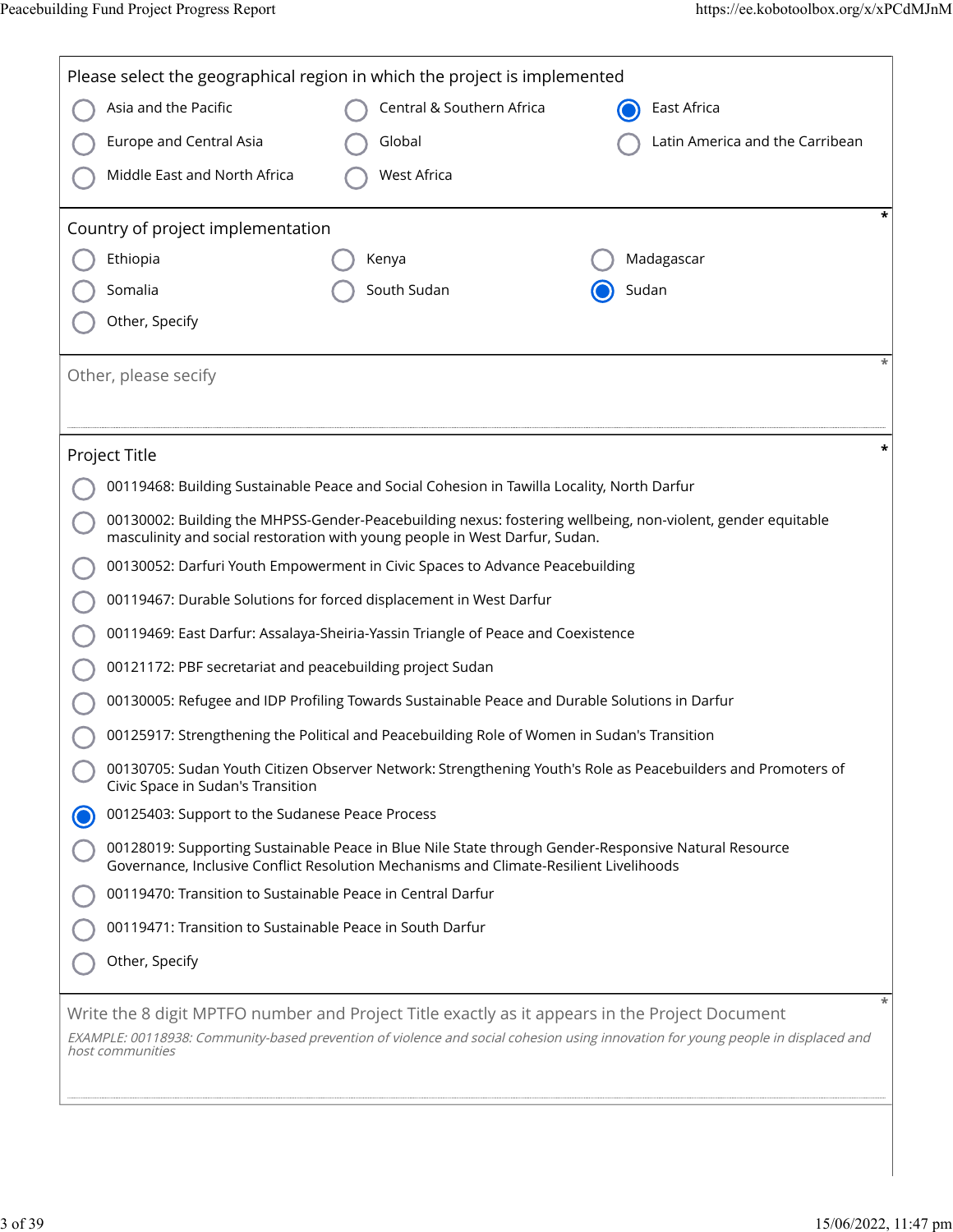| Please select the geographical region(s) in which the project is implemented                                                                                                                                                      |
|-----------------------------------------------------------------------------------------------------------------------------------------------------------------------------------------------------------------------------------|
| If the project you are looking for does not appear in the following question, please make sure that you have selected the correct regions.<br>A limited number of cross border projects span multiple geographic regions. For exa |
| Central & Southern Africa<br>Asia and the Pacific<br>East Africa                                                                                                                                                                  |
| Europe and Central Asia<br>Global<br>Latin America and the Carribean                                                                                                                                                              |
| Middle East and North Africa<br><b>West Africa</b>                                                                                                                                                                                |
| Please select the title of the project for which you are submitting the report                                                                                                                                                    |
| Write the 8 digit MPTFO numbers and Project Title exactly as it appears in the Project Document                                                                                                                                   |
| EXAMPLE: 00129699/700: Supporting Cross-Border Cooperation for Increased Community Resilience and Social Cohesion in The Gambia<br>and Senegal                                                                                    |
| Please select the countries where this project is being implemented                                                                                                                                                               |
| Other, Please specify                                                                                                                                                                                                             |
| ÷                                                                                                                                                                                                                                 |
| Project Start Date                                                                                                                                                                                                                |
| 2021-01-01                                                                                                                                                                                                                        |
| Project end Date                                                                                                                                                                                                                  |
| 2022-12-31                                                                                                                                                                                                                        |
| *<br>Has this project received an extension?                                                                                                                                                                                      |
| YES, Cost Extension                                                                                                                                                                                                               |
| YES, No Cost Extension                                                                                                                                                                                                            |
| YES, Both Cost and No Cost extensions                                                                                                                                                                                             |
| NO, No Extensions                                                                                                                                                                                                                 |
| *<br>Will this project be requesting an extension?                                                                                                                                                                                |
| YES, Cost Extension                                                                                                                                                                                                               |
| YES, No Cost Extension                                                                                                                                                                                                            |
| YES, Both Cost and No Cost extensions                                                                                                                                                                                             |
| NO, No Extensions                                                                                                                                                                                                                 |
|                                                                                                                                                                                                                                   |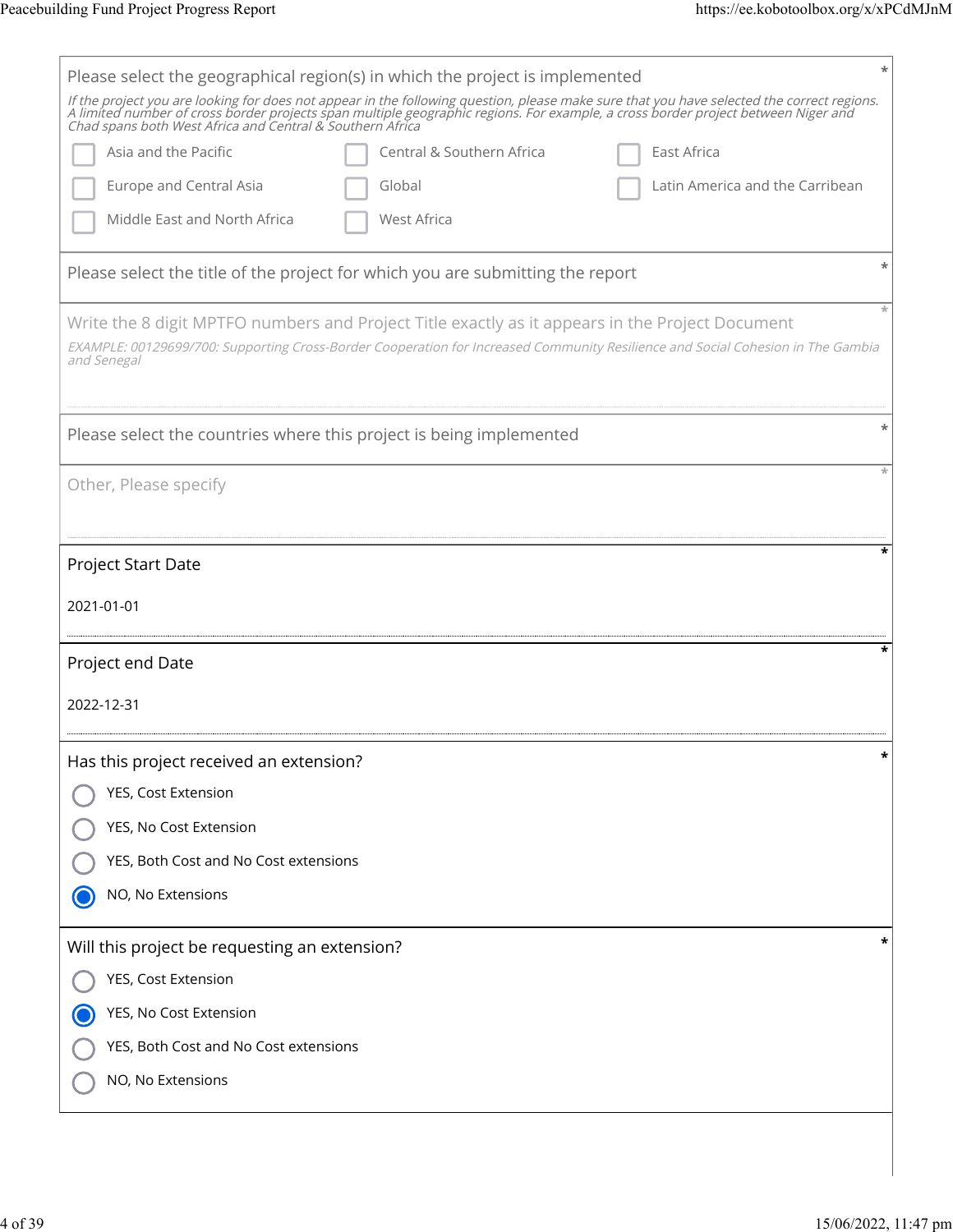| Is funding disbursed either into a national or regional trust fund<br>yes<br>no | $\star$ |
|---------------------------------------------------------------------------------|---------|
| If yes, please select which                                                     | $\ast$  |
| National Trust Fund                                                             |         |
| Regional Trust Fund                                                             |         |

# **Recipients**

| Is the lead recipient a UN agency or a non UN entity?                                                |  |  |
|------------------------------------------------------------------------------------------------------|--|--|
| UN entity                                                                                            |  |  |
| Non-UN Entity                                                                                        |  |  |
| Please select the lead recipient                                                                     |  |  |
| UNDP: United Nations Development Programme<br>IOM: International Organization for Migration          |  |  |
| UNICEF: United Nations Children's Fund                                                               |  |  |
| OHCHR: Office of the United Nations High Commissioner for Human Rights                               |  |  |
| UNWOMEN: United Nations Entity for Gender Equality and the Empowerment of Women                      |  |  |
| UNHCR: United Nations High Commissioner for Refugees<br><b>UNFPA: United Nations Population Fund</b> |  |  |
| FAO: Food and Agriculture Organization<br>WFP: World Food Programme                                  |  |  |
| <b>UNHABITAT: United Nations Human Settlements Programme</b>                                         |  |  |
| UNESCO: United Nations Educational, Scientific and Cultural Organization                             |  |  |
| <b>UNEP: United Nations Environment Programme</b><br>ILO: International Labour Organization          |  |  |
| WHO: World Health Organization<br>PAHO/WHO                                                           |  |  |
| UNCDF: United Nations Capital Development Fund<br>UNODC: United Nations Office on Drugs and Crime    |  |  |
| UNOPS: United Nations Office for Project Services                                                    |  |  |
| UNIDO: United Nations Industrial Development Organization<br>ITC: International Trade Centre         |  |  |
| <b>UNDPO</b><br>Other, Specify                                                                       |  |  |
| Other, Please specify                                                                                |  |  |
|                                                                                                      |  |  |
|                                                                                                      |  |  |
|                                                                                                      |  |  |
|                                                                                                      |  |  |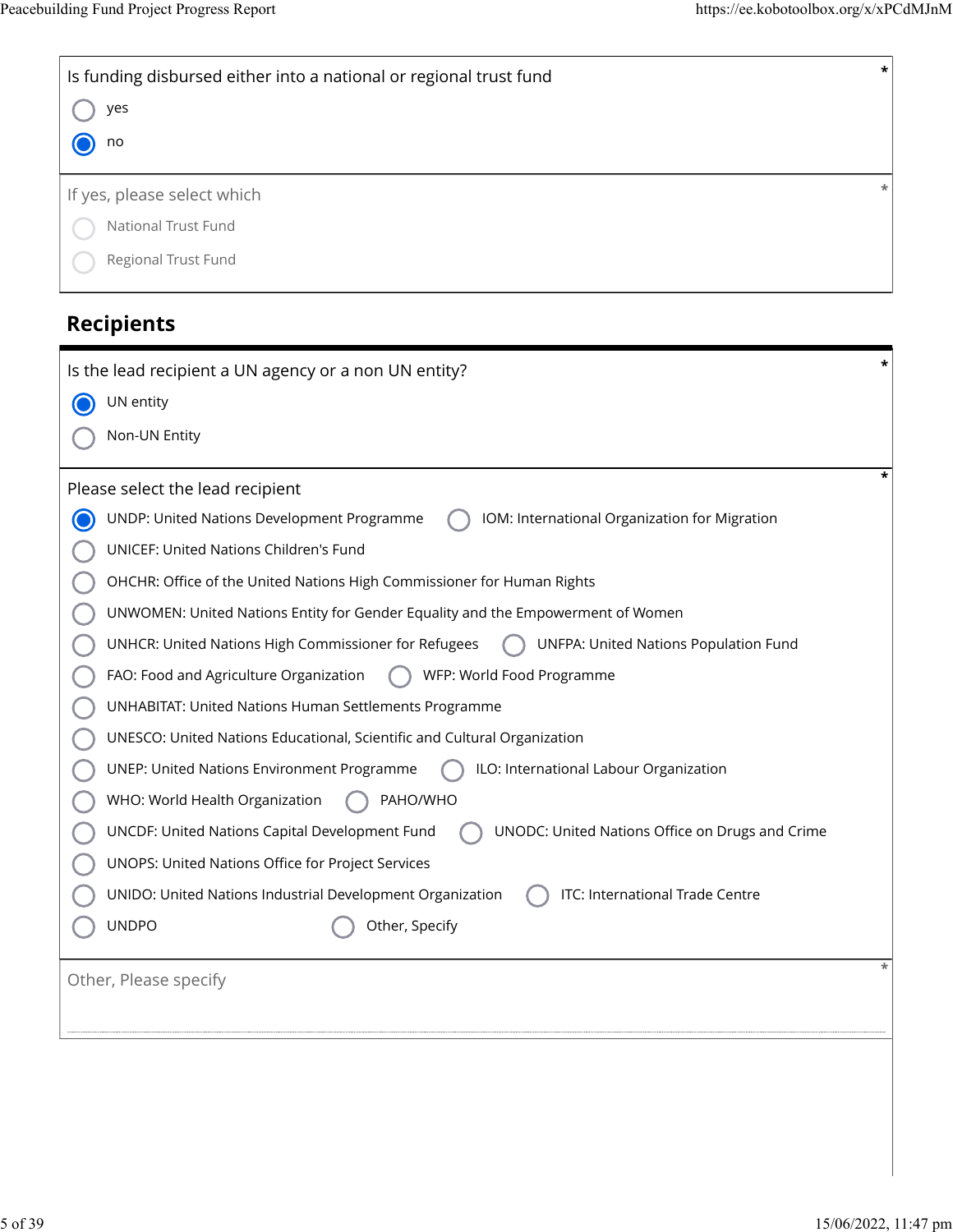| *<br>Are there other recipients for this project?                                                    |
|------------------------------------------------------------------------------------------------------|
| No other recipients                                                                                  |
| Yes, other UN recipients only                                                                        |
| Yes, other non-UN recipients only                                                                    |
| Yes, both UN and non-UN recipients                                                                   |
| ÷<br>Please select other UN recipients recipients                                                    |
| UNDP: United Nations Development Programme<br>IOM: International Organization for Migration          |
| UNICEF: United Nations Children's Fund                                                               |
| OHCHR: Office of the United Nations High Commissioner for Human Rights                               |
| UNWOMEN: United Nations Entity for Gender Equality and the Empowerment of Women                      |
| UNHCR: United Nations High Commissioner for Refugees<br><b>UNFPA: United Nations Population Fund</b> |
| WFP: World Food Programme<br>FAO: Food and Agriculture Organization                                  |
| <b>UNHABITAT: United Nations Human Settlements Programme</b>                                         |
| UNESCO: United Nations Educational, Scientific and Cultural Organization                             |
| ILO: International Labour Organization<br><b>UNEP: United Nations Environment Programme</b>          |
| PAHO/WHO<br>WHO: World Health Organization                                                           |
| UNCDF: United Nations Capital Development Fund<br>UNODC: United Nations Office on Drugs and Crime    |
| UNOPS: United Nations Office for Project Services                                                    |
| ITC: International Trade Centre<br>UNIDO: United Nations Industrial Development Organization         |
| UN Department of Peace Operations<br>Other, Specify                                                  |
| Other, Please specify                                                                                |
|                                                                                                      |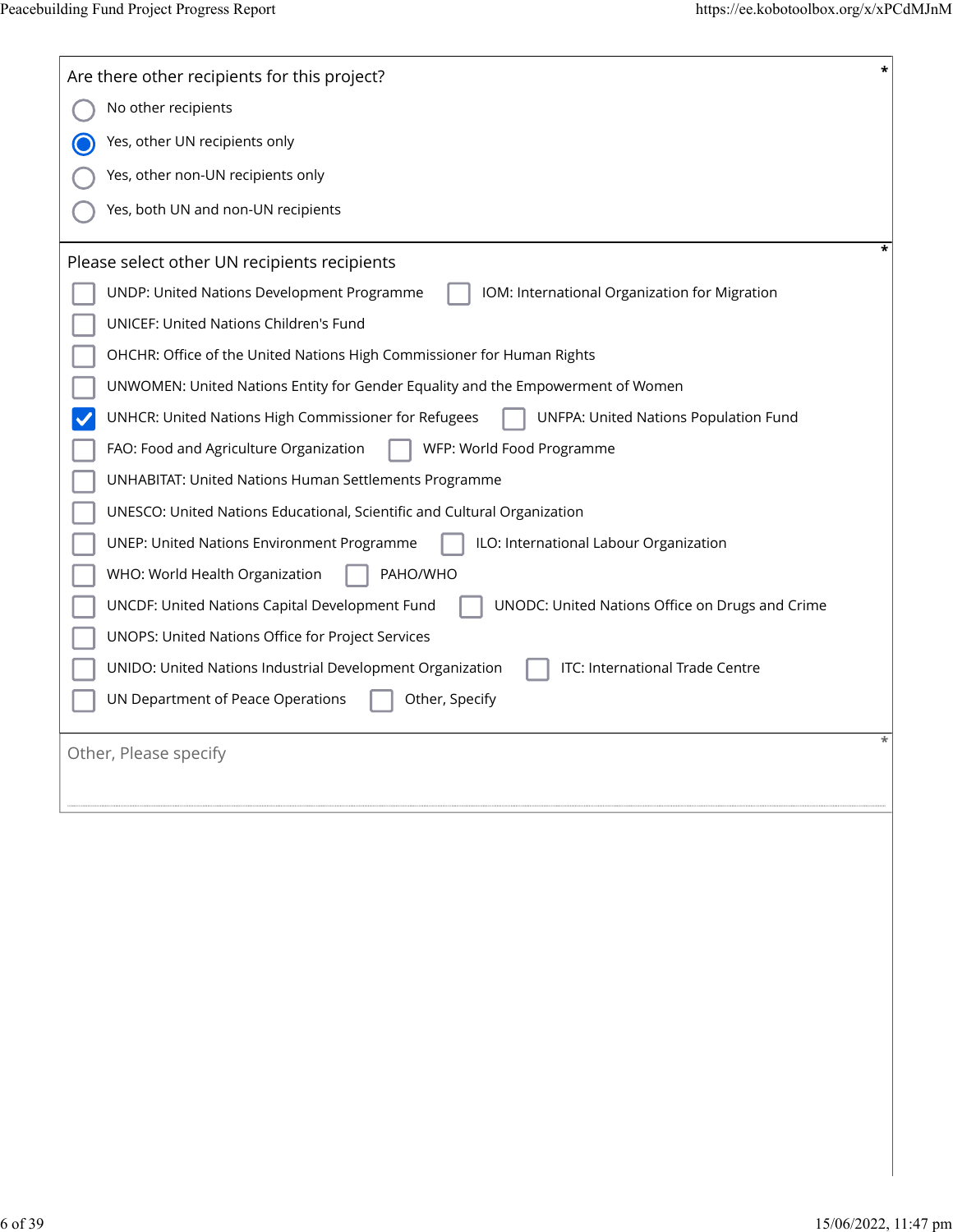| Please select other non-UN recipients                                                             |                                                             | *                                                                       |  |
|---------------------------------------------------------------------------------------------------|-------------------------------------------------------------|-------------------------------------------------------------------------|--|
| Action Aid                                                                                        |                                                             | The African Centre for the Constructive Resolution of Disputes (ACCORD) |  |
| Agence de Coopération et de Recherche pour le Développement (ACORD)                               |                                                             |                                                                         |  |
| American Friends Service Committee (AFSC)<br>Avocats Sans Frontières                              |                                                             |                                                                         |  |
| Avocats Sans Frontières Belgium                                                                   | Avocats sans frontières Canada                              | Christian Aid Ireland                                                   |  |
| CARE International UK                                                                             | The Carter Center, Inc.                                     |                                                                         |  |
| Centre d'étude et de coopération internationale (CECI) - BF                                       | COIPRODEN                                                   |                                                                         |  |
| Concern Worldwide                                                                                 | CORDAID                                                     | CORD Burundi                                                            |  |
| DanChurchAid                                                                                      | Fundacion Estudios Superior (FESU)                          | Fund for Congolese Women                                                |  |
| Fundación Mi Sangre (FMS)                                                                         | Fundación Nacional para el Desarrollo de Honduras (FUNADEH) |                                                                         |  |
| Fundación para la Libertad de Prensa (FLIP)                                                       | <b>HELVETAS Swiss Intercooperation</b>                      |                                                                         |  |
| Humanity & Inclusion (HI)                                                                         | Instituto Holandes para Democracia Multipartidaria (NIMD)   |                                                                         |  |
| International Alert                                                                               | Interpeace                                                  | Kvinna till Kvinna Foundation                                           |  |
| Life and Peace Institute (LPI)                                                                    |                                                             |                                                                         |  |
| (MDG-EISA) Institut Electoral pour une Démocratie Durable en Afrique (EISA), bureau de Madagascar |                                                             |                                                                         |  |
| Mercy Corps                                                                                       | MSIS-TATAO                                                  | Norwegian Refugee Council (NRC)                                         |  |
| ONG AZHAR                                                                                         | OXFAM                                                       | Peace Direct                                                            |  |
| PNG UN Country Fund                                                                               | Red de Instituciones por los Derechos de la Niñez           |                                                                         |  |
| Sampan'Asa Momba ny Fampandrosoana (SAF/FJKM)                                                     | Saferworld                                                  |                                                                         |  |
| Search for Common Ground (SFCG)                                                                   | SismaMujer                                                  | Tearfund                                                                |  |
| Trocaire                                                                                          | World Vision International                                  | World Vision Myanmar                                                    |  |
| ZOA                                                                                               | Other, Please specify                                       |                                                                         |  |
| Other, Please specify                                                                             |                                                             |                                                                         |  |

# **Financial Reporting**

## **» Delivery by Recipient**

| Please enter the total amounts in US dollars allocated to each recipient organization                          |
|----------------------------------------------------------------------------------------------------------------|
| Please enter the original budget amount, amount transferred to date and estimated<br>expenditure by recipient. |
| Please make sure you enter the correct amount. All values should be entered in US Dollars                      |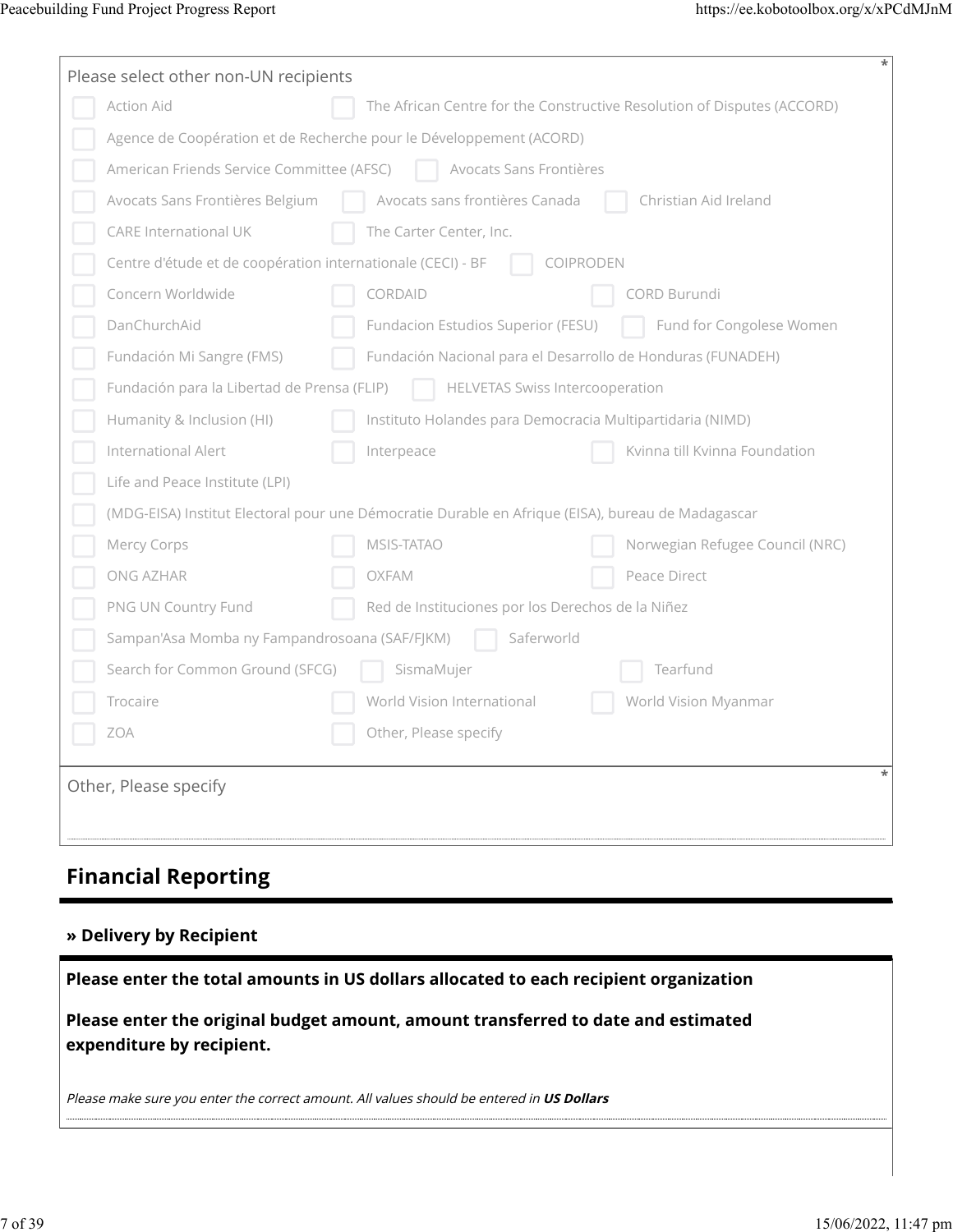| For cross-border projects, group the amounts by agency, even if different country offices are involved.<br>You will have the opportunity to share a more detailed budget in the next section. |                                                                                 |                                                                                            |                                                                          |                                               |  |
|-----------------------------------------------------------------------------------------------------------------------------------------------------------------------------------------------|---------------------------------------------------------------------------------|--------------------------------------------------------------------------------------------|--------------------------------------------------------------------------|-----------------------------------------------|--|
| <b>Recipients</b>                                                                                                                                                                             | <b>Total Project</b><br><b>Budget</b>                                           | <b>Transfers to</b><br>date                                                                | <b>Expenditure</b><br>to date                                            | Implementati<br>on rate as a<br>percentage of |  |
|                                                                                                                                                                                               | (in US \$)                                                                      | (in US \$)                                                                                 | (in US \$)                                                               | total budget                                  |  |
|                                                                                                                                                                                               | Please enter the total<br>budget as is in the project<br>document in US Dollars | Please enter the total<br>amount transferred to<br>each recipient to date in<br>US Dollars | Please enter the<br>approximate amount<br>spent to date in US<br>dollars | (calculated automatically)                    |  |
| <b>UNDP:</b>                                                                                                                                                                                  | $\star$<br>2893620                                                              | $\star$<br>2025534                                                                         | $\star$<br>1000859                                                       | 34.59%                                        |  |
| <b>United</b>                                                                                                                                                                                 |                                                                                 |                                                                                            |                                                                          |                                               |  |
| <b>Nations</b><br><b>Developmen</b>                                                                                                                                                           |                                                                                 |                                                                                            |                                                                          |                                               |  |
| t                                                                                                                                                                                             |                                                                                 |                                                                                            |                                                                          |                                               |  |
| <b>Programme</b>                                                                                                                                                                              |                                                                                 |                                                                                            |                                                                          |                                               |  |
|                                                                                                                                                                                               | $\ast$                                                                          | *                                                                                          | $\ast$                                                                   | $\%$                                          |  |
| <b>UNHCR:</b><br><b>United</b>                                                                                                                                                                | $\ast$<br>1106380                                                               | $\ast$<br>774466                                                                           | $\star$<br>211699.56                                                     | 19.13%                                        |  |
| <b>Nations</b><br><b>High</b><br><b>Commission</b><br>er for<br><b>Refugees</b>                                                                                                               |                                                                                 |                                                                                            |                                                                          |                                               |  |
|                                                                                                                                                                                               | *                                                                               |                                                                                            |                                                                          | $\%$                                          |  |
|                                                                                                                                                                                               | $\ast$                                                                          | *                                                                                          | $\ast$                                                                   | $\%$                                          |  |
|                                                                                                                                                                                               | $\ast$                                                                          | $\ast$                                                                                     | $^\star$                                                                 | $\%$                                          |  |
|                                                                                                                                                                                               | $\ast$                                                                          | $\ast$                                                                                     | $\ast$                                                                   | $\%$                                          |  |
|                                                                                                                                                                                               | *                                                                               | $\ast$                                                                                     | *                                                                        | $\%$                                          |  |
|                                                                                                                                                                                               | *                                                                               | $\ast$                                                                                     | $\star$                                                                  | $\%$                                          |  |
|                                                                                                                                                                                               | $\star$                                                                         | $\ast$                                                                                     | $\ast$                                                                   | $\%$                                          |  |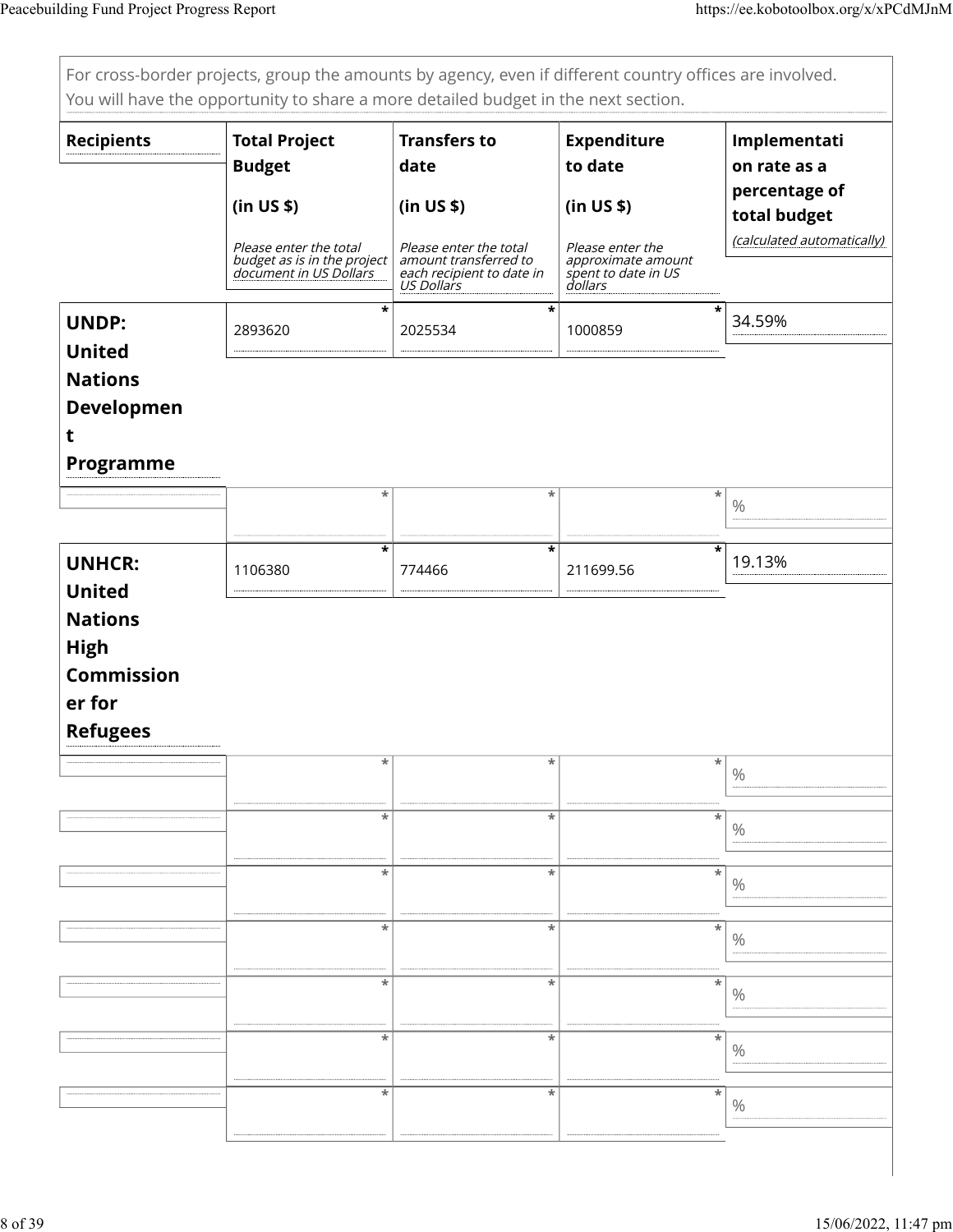|                               | *                                                                                             | *                 | *          | $\%$       |
|-------------------------------|-----------------------------------------------------------------------------------------------|-------------------|------------|------------|
|                               |                                                                                               |                   |            |            |
|                               | $\star$                                                                                       | $\star$           | $\star$    | $\%$       |
|                               | $\ast$                                                                                        | $\overline{\ast}$ | $\ast$     |            |
|                               |                                                                                               |                   |            | $\%$       |
|                               | *                                                                                             | $\star$           | $\ast$     |            |
|                               |                                                                                               |                   |            | $\%$       |
|                               | $\star$                                                                                       | $\star$           | $\ast$     | $\%$       |
|                               |                                                                                               |                   |            |            |
|                               | $\ast$                                                                                        | $\star$           | $\ast$     | $\%$       |
|                               |                                                                                               |                   |            |            |
| <b>TOTAL</b>                  | 4000000                                                                                       | 2800000           | 1212558.56 |            |
|                               |                                                                                               |                   |            | 30.3<br>1% |
|                               |                                                                                               |                   |            |            |
|                               |                                                                                               |                   |            |            |
|                               |                                                                                               |                   |            |            |
|                               |                                                                                               |                   |            | *          |
|                               | The approximate implementation rate as percentage of total project budget based on the values |                   |            |            |
|                               | entered in the above matrix is 30.31%. Can you confirm that this is correct?                  |                   |            |            |
| Correct                       | Incorrect                                                                                     |                   |            |            |
|                               |                                                                                               |                   |            | $\star$    |
|                               | If it is incorrect, please enter the approximate implementation rate as a %                   |                   |            |            |
|                               |                                                                                               |                   |            |            |
| 32                            |                                                                                               |                   |            |            |
|                               |                                                                                               |                   |            |            |
| » Gender-responsive Budgeting |                                                                                               |                   |            |            |
|                               |                                                                                               |                   |            | *          |
|                               | Indicate what <b>percentage (%)</b> of the budget contributes to gender equality or women's   |                   |            |            |
| empowerment (GEWE)?           |                                                                                               |                   |            |            |

The dollar amount of the budget contributing to Gender Equality and Women's Empowerment (GEWE) based on percentage entered above and total project budget is **US \$ 1480000**. Can you confirm that this is correct?

Correct **O** Incorrect

**\***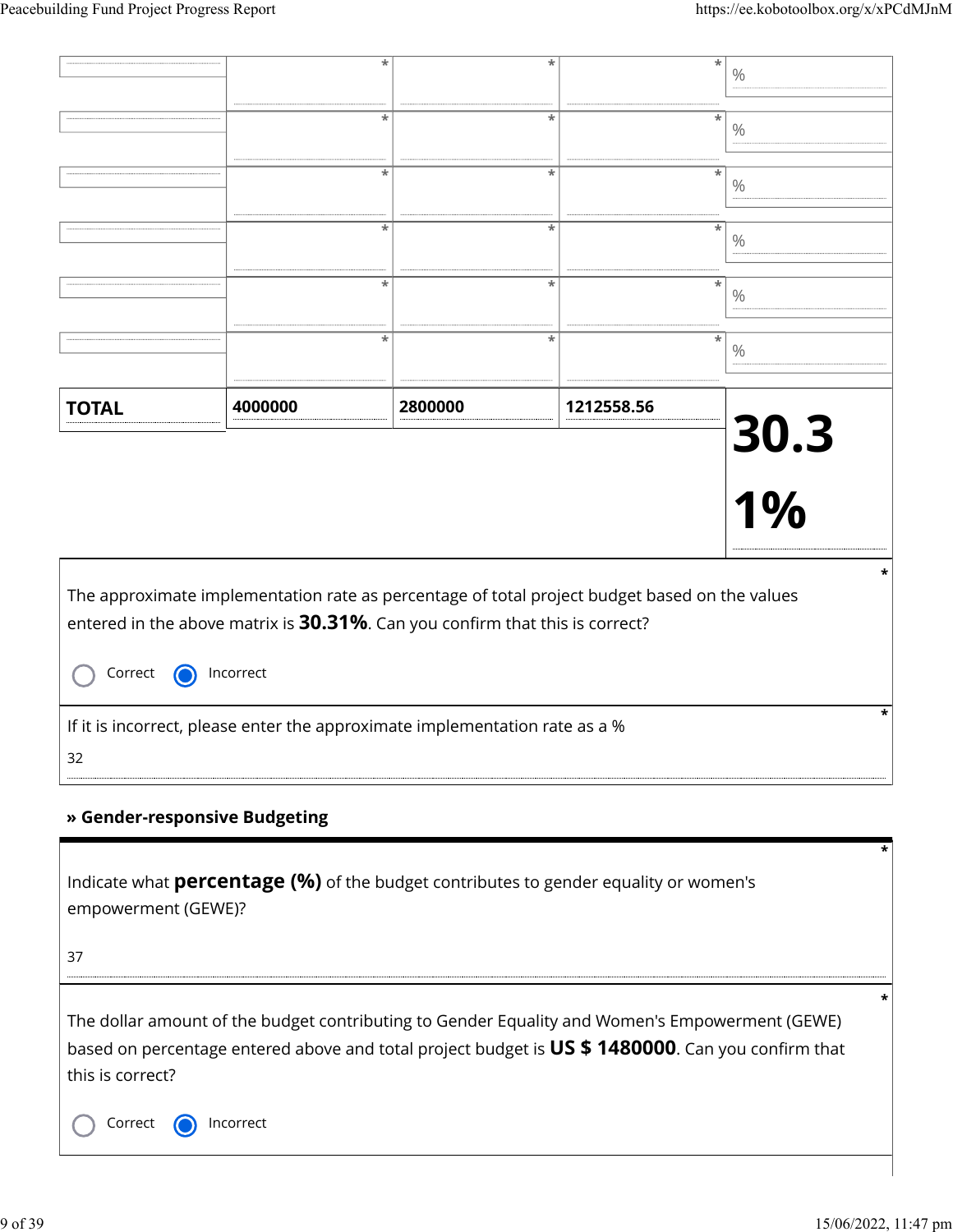| If it is incorrect, please enter the <i>budget amount</i> allocated to GEWE in US Dollars                                                |
|------------------------------------------------------------------------------------------------------------------------------------------|
| 1226755                                                                                                                                  |
| Amount expended to date on efforts contributiong to gender equality or women's empowerment is<br><b>US \$448646.67.</b> Is this correct? |
| Correct<br>Incorrect                                                                                                                     |
| If it is incorrect, please enter the <i>expenditure to date</i> on GEWE in US dollars<br>453782                                          |
|                                                                                                                                          |
| ATTACH PROJECT EXCEL BUDGET SHOWING CURRENT APPROXIMATE EXPENDITURE.<br>The templates for the budget are available here                  |
| FINAL PBF SSPPP Financial report_MidYear 2022_Annex D_UNHCR-21_23_4.xlsx                                                                 |
|                                                                                                                                          |

# **Project Markers**

| Please select the Gender Marker Associated with this project                                                                                                                       | $\star$ |
|------------------------------------------------------------------------------------------------------------------------------------------------------------------------------------|---------|
| Score 1 for projects that contribute in some way to gender equality, but not significantly (less than 30% of the total<br>budget for GEWE)                                         |         |
| Score 2 for projects that have gender equality as a significant objective and allocate between 30 and 79% of the total<br>project budget to GEWE                                   |         |
| Score 3 for projects that have gender equality as a principal objective and allocate at least 80% of the total project<br>budget to Gender Equality and Women's Empowerment (GEWE) |         |
|                                                                                                                                                                                    |         |
| Please select the Risk Marker Associated with this project                                                                                                                         |         |
| Risk marker $0 =$ low risk to achieving outcomes                                                                                                                                   |         |
| Risk marker 1 = medium risk to achieving outcomes                                                                                                                                  |         |
| Risk marker 2 = high risk to achieving outcomes                                                                                                                                    |         |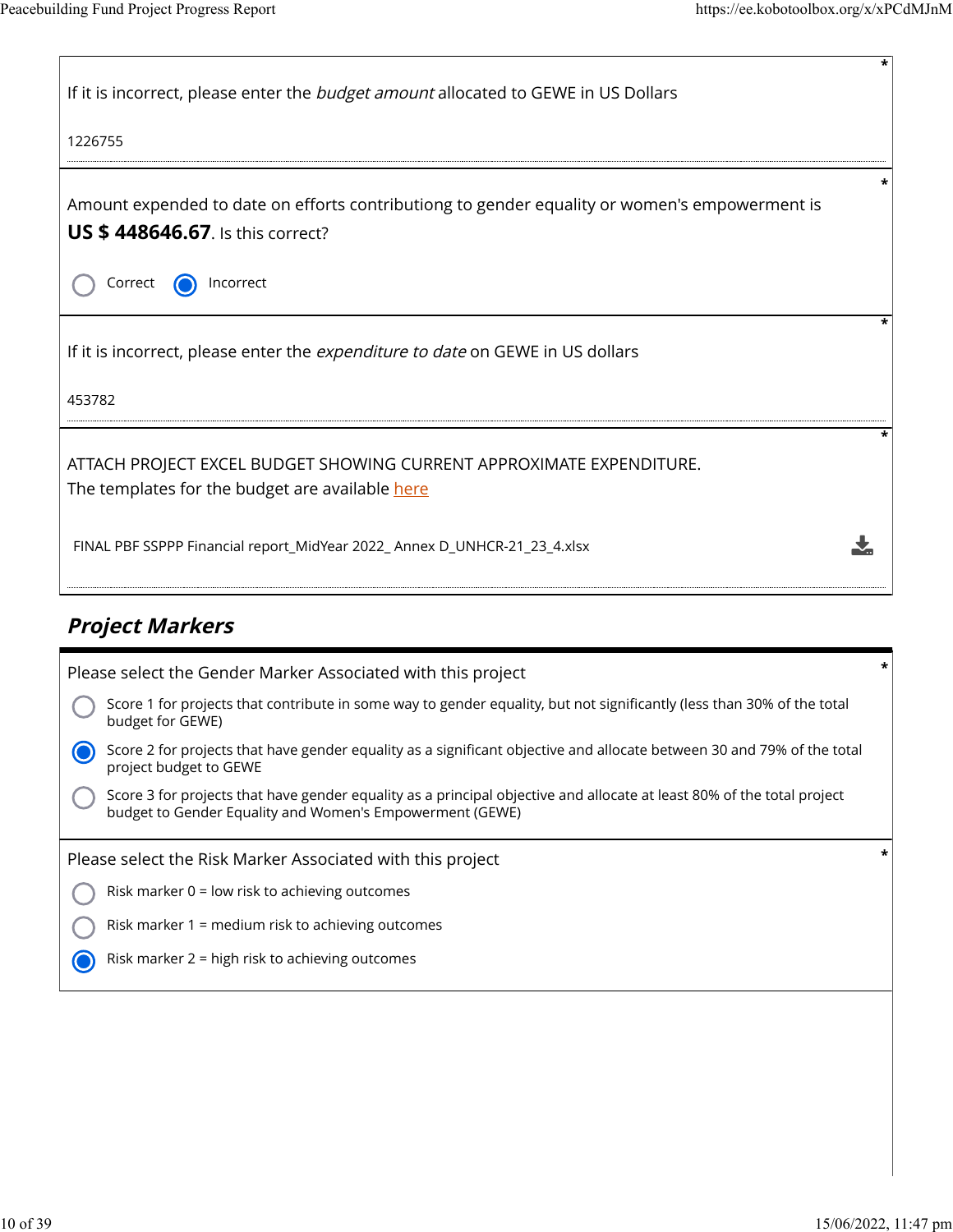| Please select the PBF Focus Area associated with this project                     | * |
|-----------------------------------------------------------------------------------|---|
| (1.1) Security Sector Reform                                                      |   |
| (1.2) Rule of Law                                                                 |   |
| (1.3) Demobilisation, Disarmament and Reintegration                               |   |
| (1.4) Political Dialogue                                                          |   |
| (2.1) National reconciliation                                                     |   |
| (2.2) Democratic Governance                                                       |   |
| (2.3) Conflict prevention/management                                              |   |
| (3.1) Employment                                                                  |   |
| (3.2) Equitable access to social services                                         |   |
| (4.1) Strengthening of essential national state capacity                          |   |
| (4.2) Extension of state authority/Local Administration                           |   |
| (4.3) Governance of peacebuilding resources (including PBF Secretariats)          |   |
| Is the project part of one or more PBF priority windows?<br>Select all that apply | * |
| Gender promotion initiative                                                       |   |
| Youth promotion initiative                                                        |   |
| Transition from UN or regional peacekeeping or special political missions         |   |
| Cross-border or regional project                                                  |   |
| None                                                                              |   |

## **PART I: OVERALL PROJECT PROGRESS**

NOTES FOR COMPLETING THE REPORT:

- Avoid acronyms and UN jargon, use general /common language.
- Report on what has been achieved in the reporting period, not what the project aims to do.
- Be as concrete as possible. Avoid theoretical, vague or conceptual discourse.
- Ensure the analysis and project progress assessment is gender and age sensitive.
- If relevant, please include any COVID-19 related considerations, adjustments and results and respond to section IV. **(This section is optional)**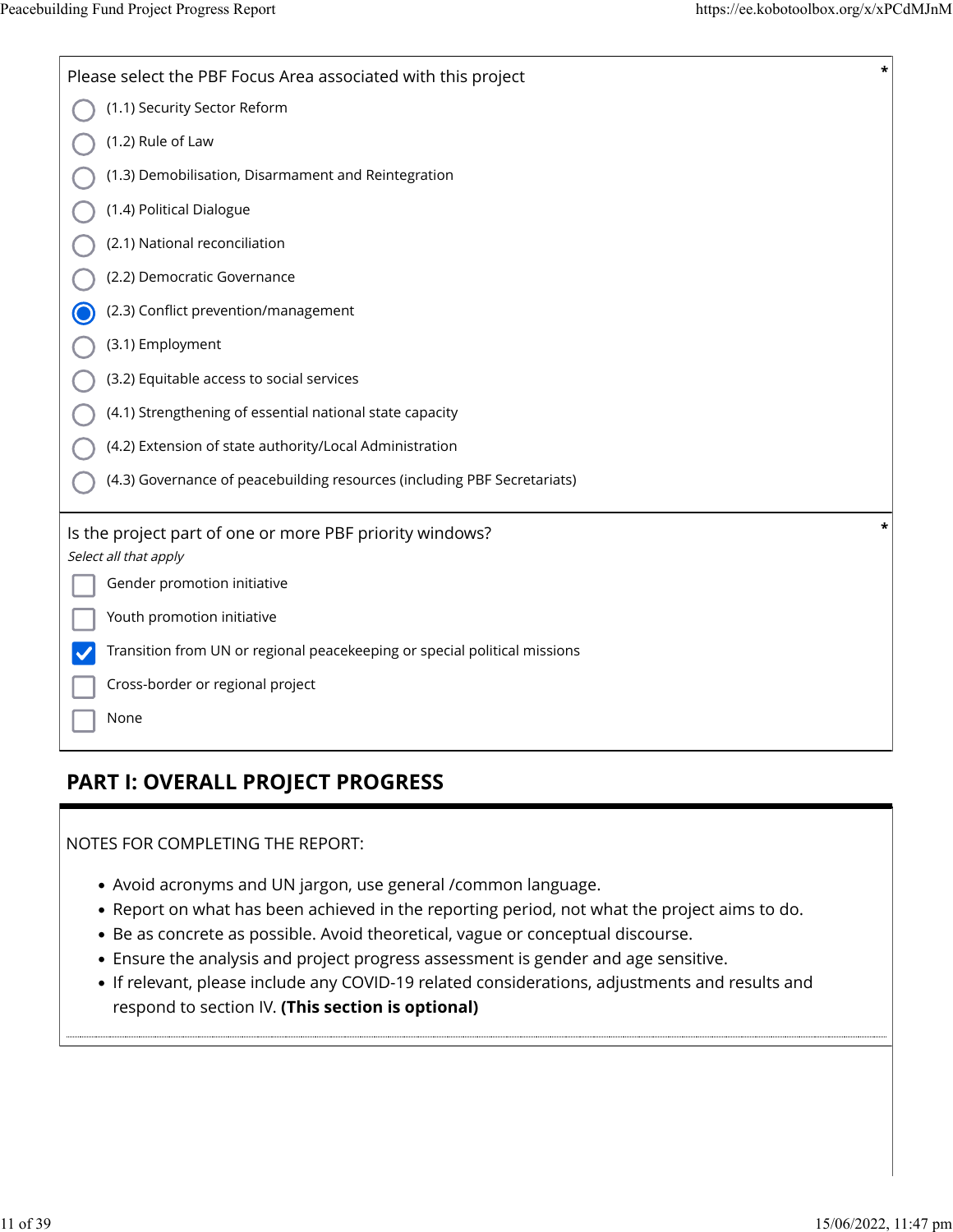**\***

**\***

Briefly outline the *status of the project* in terms of implementation cycle, including whether preliminary/preparatory activities have been completed (i.e. contracting of partners, staff recruitment, etc.)

#### Please limit your response to 1500 characters including spaces.

Due to the ongoing political, social and economic crisis since the coup of October 2021, it has been very challenging for UN agencies and other partners to engage in certain types of activities related to peacebuilding, complex policy issues and discussions with government. Recognizing the limitations associated with the implementation of Juba Peace Agreement, UNDP, UNHCR and UNITAMS hold frequent coordination meetings to discuss and agree on a joint plan of action and proposal to re-program certain activities and a request for 6 months no cost extension to ensure continuity in contributing to the peace process in Sudan and to better be able to respond to emerging needs and priorities.

Summarize the main structural, institutional or societal level change the project has contributed to. This is not anecdotal evidence or a list of individual outputs, but a description of progress made toward the main purpose of the project

#### FOR PROJECTS WITHIN SIX MONTHS OF COMPLETION ONLY; (1500 character limit)

A data infrastructure (Crisis Risk Dashboard) has been developed and strengthened for early warning and prediction of scenarios. It has been circulated among UNCT members. In addition, UNDP team is engaging extensively with the Peace Research Institute of the University of Khartoum, and Voluntas company to review the Crisis Risk Dashboard (CRD) methodological framework and develop a roadmap to design an automation plan to ensure timely and cost-effective data updates and verification. a mapping exercise for reliable secondary data source is being conducted against the CRD indicators.

# **PART II: RESULT PROGRESS BY PROJECT OUTCOME**

Describe overall progress under each Outcome made during the reporting period (for June reports: January-June; for November reports: January-November; for final reports: full project duration). Do not list individual activities. If the project is starting to make/has made a difference at the outcome level, provide specific evidence for the progress (quantitative and qualitative) and explain how it impacts the broader political and peacebuilding context.

- "On track" refers to the timely completion of outputs as indicated in the workplan.
- "On track with peacebuilding results" refers to higher-level changes in the conflict or peace factors that the project is meant to contribute to. These effects are more likely in mature projects than in newer ones.

How many OUTCOMES does this project have **\***

|  |  |  | $\vert$ 3 $\vert$ |  |  | $5 \quad 6$ |  |  | 8 more than 8. |
|--|--|--|-------------------|--|--|-------------|--|--|----------------|
|--|--|--|-------------------|--|--|-------------|--|--|----------------|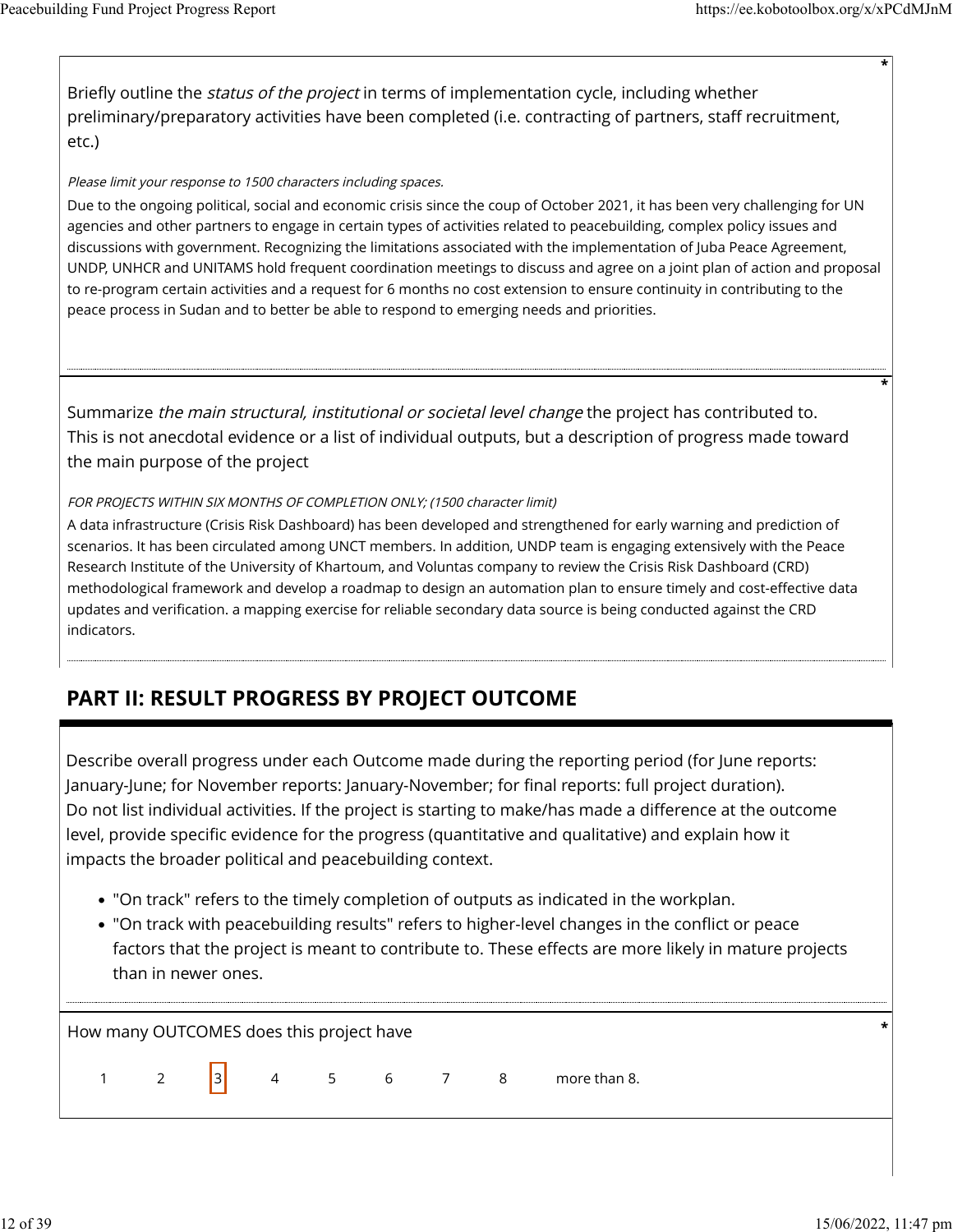| Please write out the project outcomes as they are in the project results framework found in the project<br>document                           |
|-----------------------------------------------------------------------------------------------------------------------------------------------|
| Outcome 1:<br>Sudan has broad-based, inclusive, participatory and gender-responsive peace architecture in place, at national, regional and lo |
| Outcome 2:<br>Pre- implementation Support to Peace agreement has mobilized popular good will and participation, established agreed mach       |
| Outcome 3:<br>Peace agreement in Sudan implemented in a transparent and accountable manner, in line with relevant international norms a       |
| Outcome 4:                                                                                                                                    |
| Outcome 5:                                                                                                                                    |
| Outcome 6:                                                                                                                                    |
| Outcome 7:                                                                                                                                    |
| Outcome 8:                                                                                                                                    |
| <b>Additional Outcomes</b><br>If the project has more than 8 outcomes, please enumerate the remaining outcomes here                           |
|                                                                                                                                               |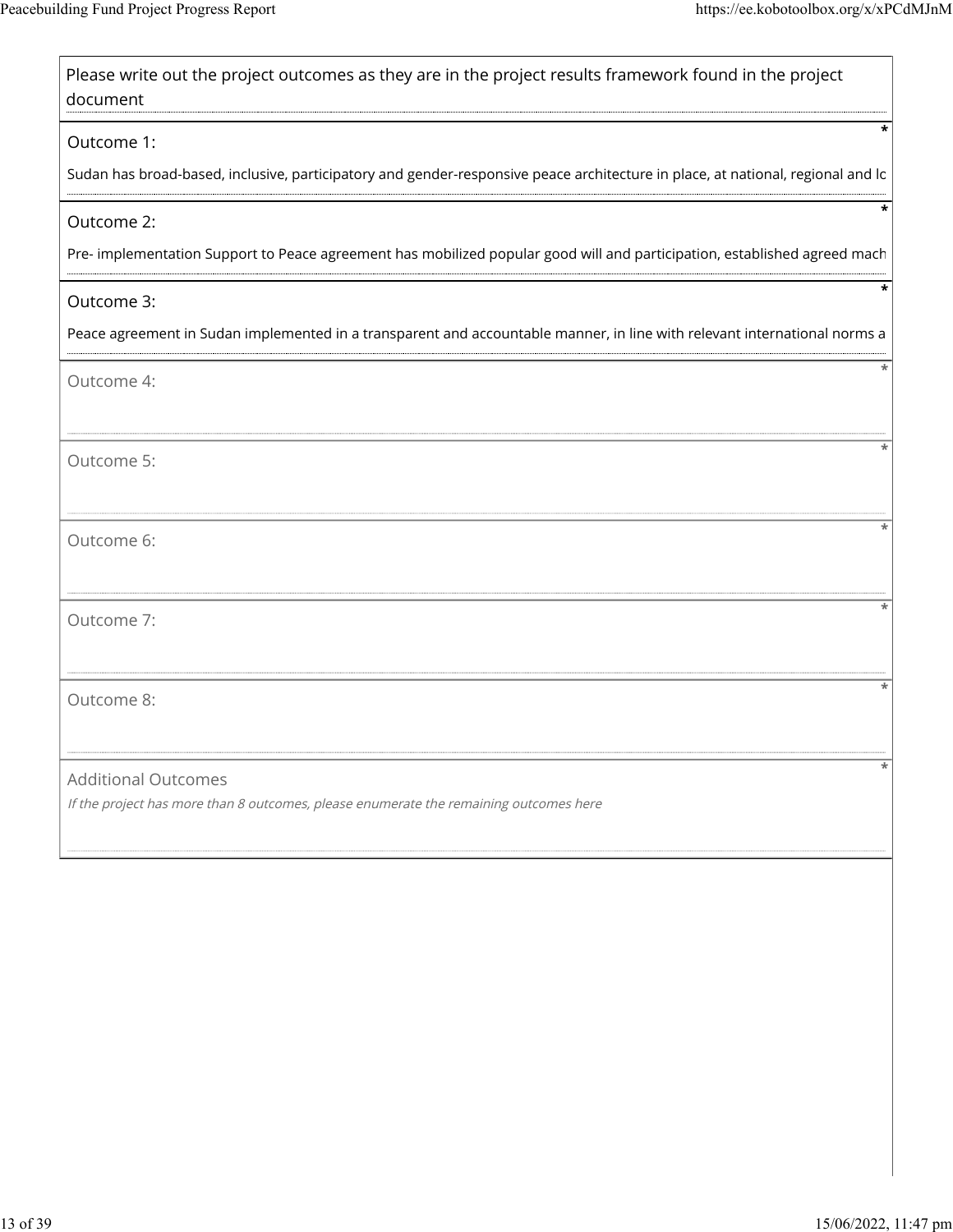| Sudan has broad-based, inclusive, participatory and gender-responsive peace architecture in<br>place, at national, regional and local levels, for ongoing dispute resolution and the transparent,<br>accountable, multi-stakeholder implementation of an overarching National Strategy for Peace.                                                                                                                                                                                                                                                                                                                                                                                                                                                                                                                                                                                                                                                                                                                                                                                                                                                                                                                                                                                                                                                                                                                                                                                                                                                                                                                                                                                                                                                                                                                                                                                                                                                                                                                                                                                                                                                                                          |  |
|--------------------------------------------------------------------------------------------------------------------------------------------------------------------------------------------------------------------------------------------------------------------------------------------------------------------------------------------------------------------------------------------------------------------------------------------------------------------------------------------------------------------------------------------------------------------------------------------------------------------------------------------------------------------------------------------------------------------------------------------------------------------------------------------------------------------------------------------------------------------------------------------------------------------------------------------------------------------------------------------------------------------------------------------------------------------------------------------------------------------------------------------------------------------------------------------------------------------------------------------------------------------------------------------------------------------------------------------------------------------------------------------------------------------------------------------------------------------------------------------------------------------------------------------------------------------------------------------------------------------------------------------------------------------------------------------------------------------------------------------------------------------------------------------------------------------------------------------------------------------------------------------------------------------------------------------------------------------------------------------------------------------------------------------------------------------------------------------------------------------------------------------------------------------------------------------|--|
| Rate the current status of the outcome progress                                                                                                                                                                                                                                                                                                                                                                                                                                                                                                                                                                                                                                                                                                                                                                                                                                                                                                                                                                                                                                                                                                                                                                                                                                                                                                                                                                                                                                                                                                                                                                                                                                                                                                                                                                                                                                                                                                                                                                                                                                                                                                                                            |  |
| 1. Off Track<br>3. On Track with evidence of peacebuilding results<br>2. On Track                                                                                                                                                                                                                                                                                                                                                                                                                                                                                                                                                                                                                                                                                                                                                                                                                                                                                                                                                                                                                                                                                                                                                                                                                                                                                                                                                                                                                                                                                                                                                                                                                                                                                                                                                                                                                                                                                                                                                                                                                                                                                                          |  |
| Progress summary<br>Please limit your response to 3000 characters including spaces.<br>While it is not yet clear what the new political dispensation means for Sudan, and when a government will be formed, it<br>seems clear that there will be no return to the status-quo-ante and there may be considerable impact on the implementation<br>of the Juba Peace Agreement (JPA) including the commitment to establish a neutral, accountable, and effective JPA structures<br>and mechanisms. The project has resumed the engagement with the Peace Commission through holding series of<br>consultative meetings to identify and prioritize areas of strategic and programmatic support. In addition, the project<br>responded to a request from UNITAMS, to provide support to Darfur Permanent Ceasefire Committee (PCC) established in<br>September 2021 under the leadership of UNITAMS. The identified and supported areas included, creating the visual identity<br>for the PCC and branding visibility, producing research papers as required to implement the mandate of the PCC and support<br>with capacity development package.<br>With the absence of a formal / government national peace architecture, Civil Society Organisations are emerging as key actors<br>in mitigating violence and facilitate the conditions necessary for building a sustainable peace especially at community level.<br>The project has conducted a preparatory consultations to hold a CSOs dialogue forum with the aim to design an inclusive,<br>participatory roadmap for CSOs engagement and mobilization for networking and proper coordination around interventions<br>on peace and conflict issues.<br>With the prolonged political crisis and with a new government not having been formed yet to develop and endorse a national<br>peace strategy, the project will reprogramme Output 1.3 (National Strategy for Peace Prepared and Adopted) to focus on the<br>support to local peace architecture with especially the participation of youth and women groups, strengthening a network of<br>insider mediators, and supporting local peace agreements and reconciliation efforts. |  |
| Indicate any additional analysis on how Gender Equality and Women's Empowerment and/or Youth<br>Inclusion and Responsiveness has been ensured under this Outcome                                                                                                                                                                                                                                                                                                                                                                                                                                                                                                                                                                                                                                                                                                                                                                                                                                                                                                                                                                                                                                                                                                                                                                                                                                                                                                                                                                                                                                                                                                                                                                                                                                                                                                                                                                                                                                                                                                                                                                                                                           |  |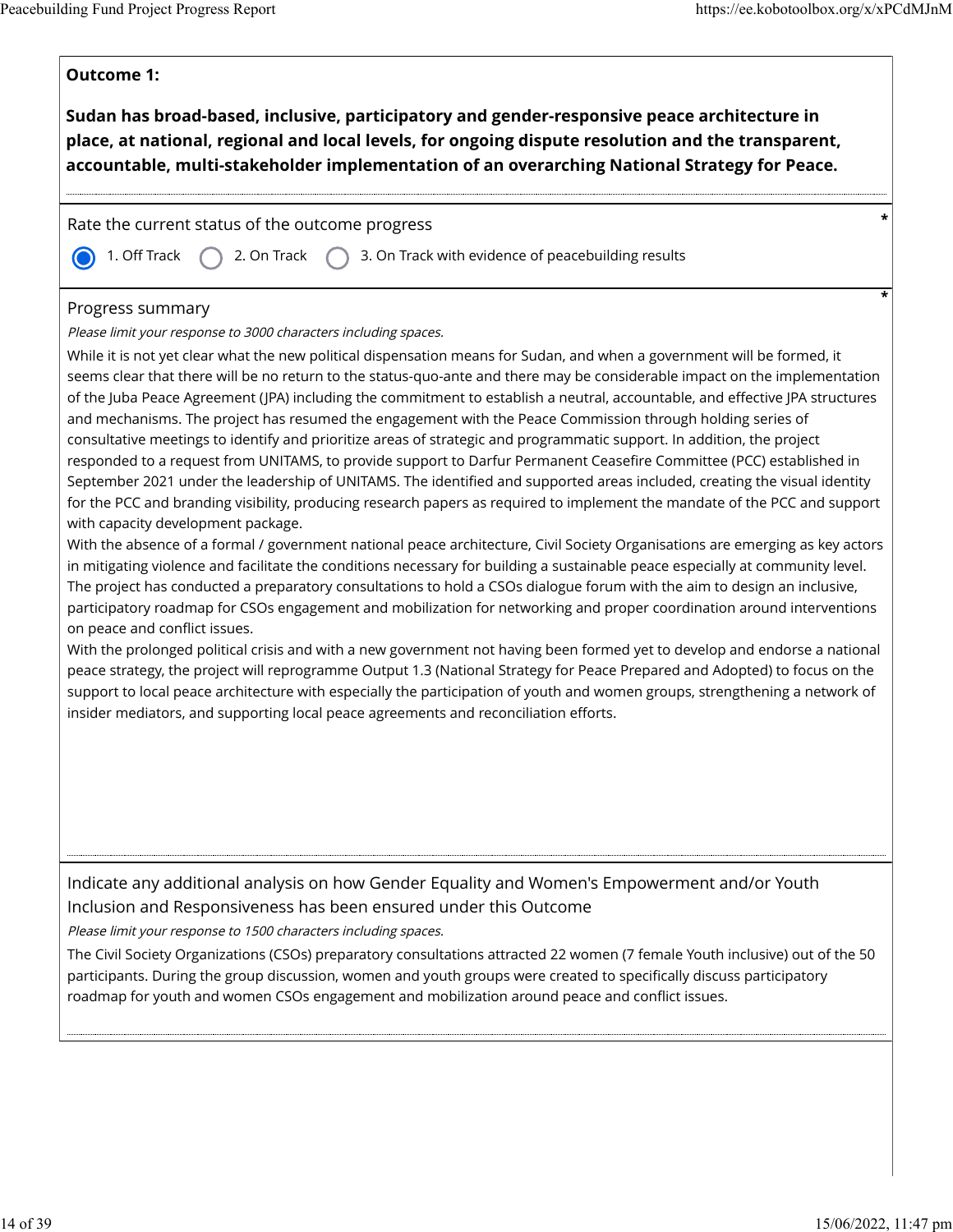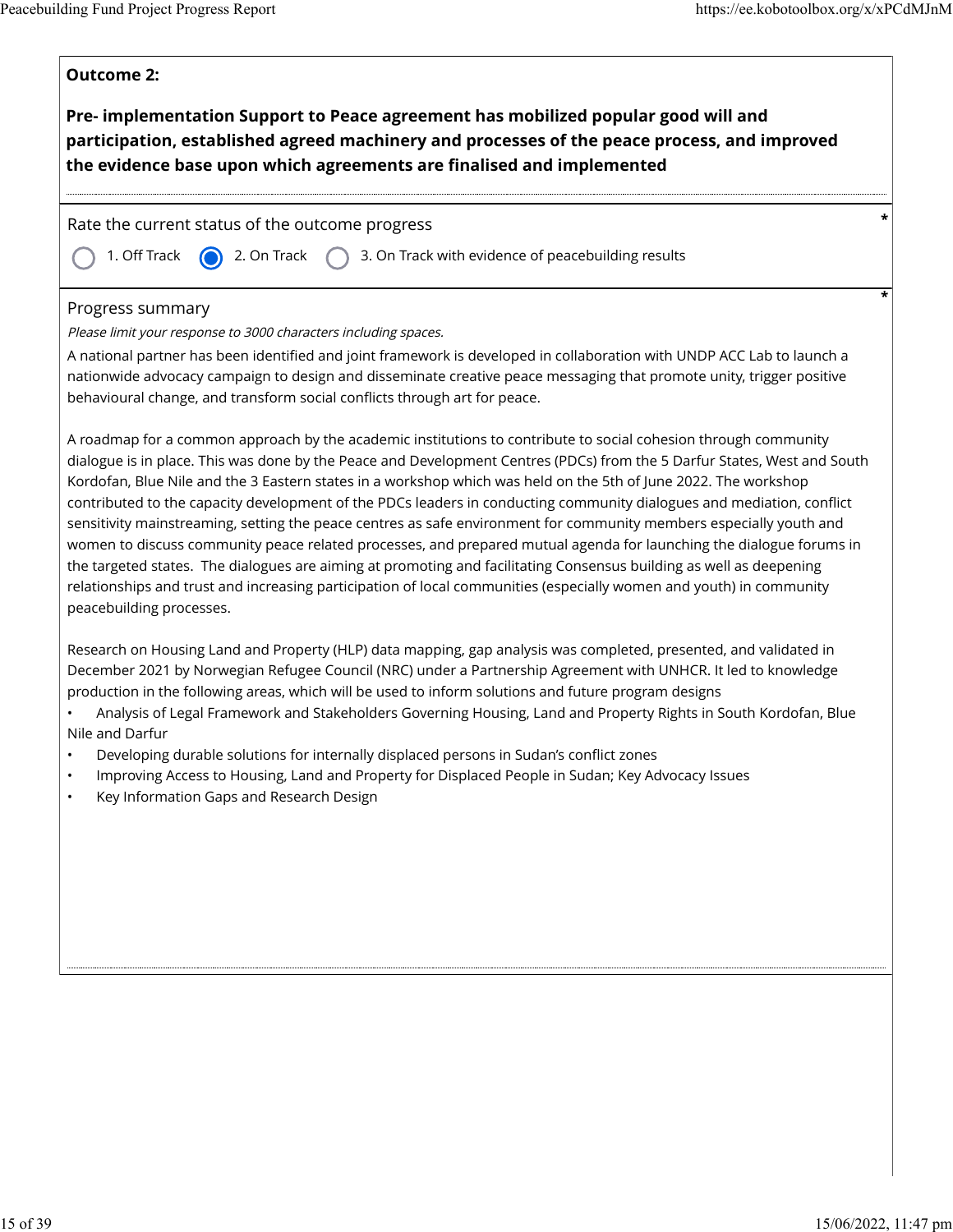Indicate any additional analysis on how Gender Equality and Women's Empowerment and/or Youth Inclusion and Responsiveness has been ensured under this Outcome

Please limit your response to 1500 characters including spaces.

The invitation to the training workshop on community dialogues ensured a representation of a woman among the two invitees from each Peace and development centres. In addition, the training materials were designed to be gender-sensitive and ensuring all possible avenues for effective inclusion and participation of women.

The project with NRC is gender sensitive and inclusive. It addresses Gender Equality and Women's Empowerment by allocating 50% of activity intervention to literature in the existing body of knowledge that relates to ownership, use and allocation of land, housing and properties in general.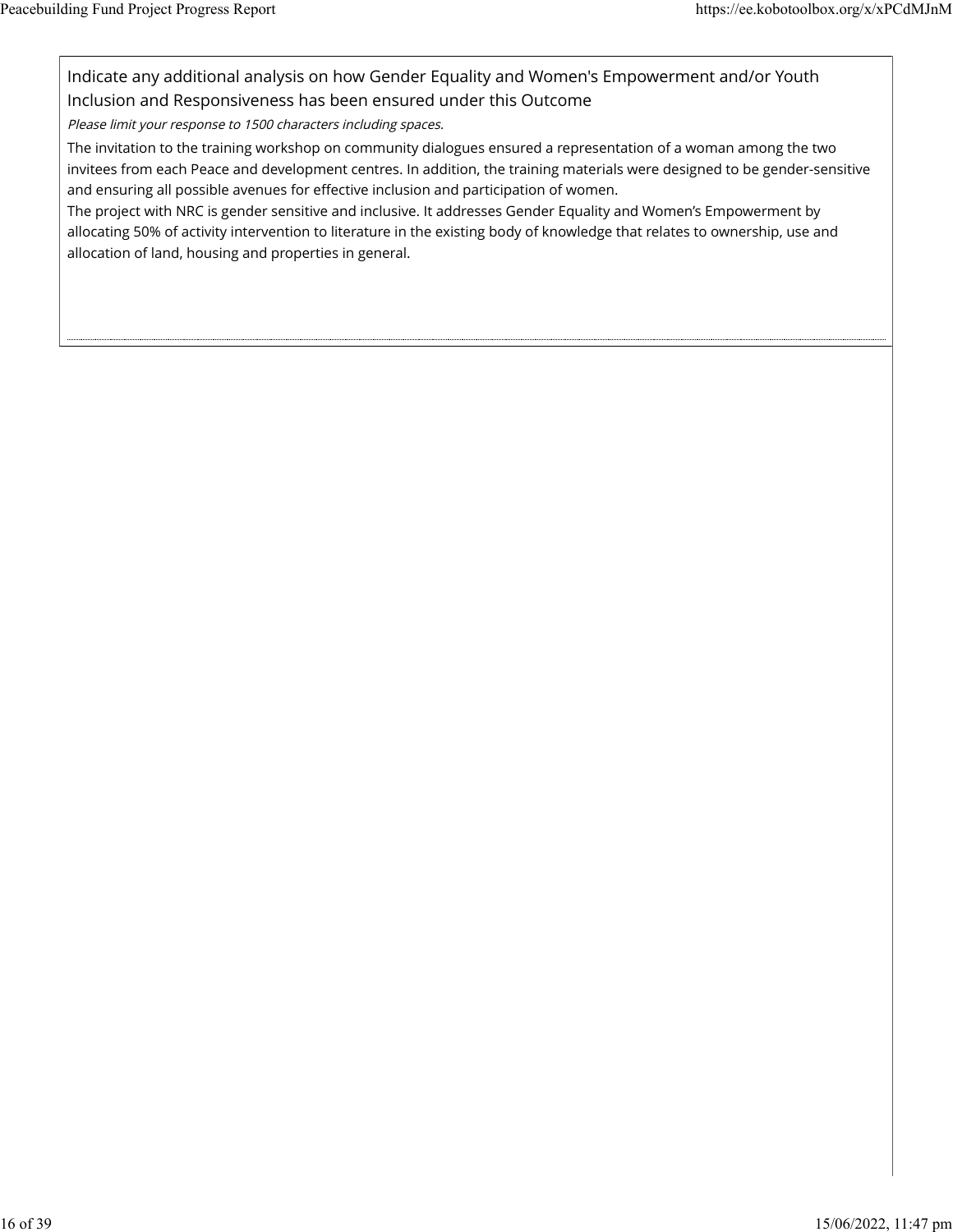$\mathsf{r}$ 

 $\overline{\phantom{a}}$ 

| <b>Outcome 3:</b>                                                                                                                                                                                                                                                                                                                                                                                                                                                                                                                                                                                                                                                                                                                                                                                                                                                                                                                                                                                                                                                                                                                                                                                                                                                                                                                                                                                                                                                                                                                                                       |
|-------------------------------------------------------------------------------------------------------------------------------------------------------------------------------------------------------------------------------------------------------------------------------------------------------------------------------------------------------------------------------------------------------------------------------------------------------------------------------------------------------------------------------------------------------------------------------------------------------------------------------------------------------------------------------------------------------------------------------------------------------------------------------------------------------------------------------------------------------------------------------------------------------------------------------------------------------------------------------------------------------------------------------------------------------------------------------------------------------------------------------------------------------------------------------------------------------------------------------------------------------------------------------------------------------------------------------------------------------------------------------------------------------------------------------------------------------------------------------------------------------------------------------------------------------------------------|
| Peace agreement in Sudan implemented in a transparent and accountable manner, in line with<br>relevant international norms and standards, and Sudan is better integrated in Sub - regional<br>peace architecture.                                                                                                                                                                                                                                                                                                                                                                                                                                                                                                                                                                                                                                                                                                                                                                                                                                                                                                                                                                                                                                                                                                                                                                                                                                                                                                                                                       |
| *                                                                                                                                                                                                                                                                                                                                                                                                                                                                                                                                                                                                                                                                                                                                                                                                                                                                                                                                                                                                                                                                                                                                                                                                                                                                                                                                                                                                                                                                                                                                                                       |
| Rate the current status of the outcome progress                                                                                                                                                                                                                                                                                                                                                                                                                                                                                                                                                                                                                                                                                                                                                                                                                                                                                                                                                                                                                                                                                                                                                                                                                                                                                                                                                                                                                                                                                                                         |
| 1. Off Track<br>2. On Track<br>3. On Track with evidence of peacebuilding results                                                                                                                                                                                                                                                                                                                                                                                                                                                                                                                                                                                                                                                                                                                                                                                                                                                                                                                                                                                                                                                                                                                                                                                                                                                                                                                                                                                                                                                                                       |
| Progress summary<br>Please limit your response to 3000 characters including spaces.                                                                                                                                                                                                                                                                                                                                                                                                                                                                                                                                                                                                                                                                                                                                                                                                                                                                                                                                                                                                                                                                                                                                                                                                                                                                                                                                                                                                                                                                                     |
| The first visual draft of the CRD has been produced and circulated among UNCT members. UNDP team engaged in extensive<br>work sessions with PRI, and Voluntas company to review the CRD methodological framework and develop roadmap to design<br>an automation plan to ensure timely and cost-effective data updates and verification. a mapping exercise for reliable<br>secondary data source is being conducted against the CRD indicators. A data infrastructure has been strengthened to develop<br>early warning system and prediction scenarios.                                                                                                                                                                                                                                                                                                                                                                                                                                                                                                                                                                                                                                                                                                                                                                                                                                                                                                                                                                                                                |
| In view of the mandate given to UNITAMS by the Security Council resolution 2579 (2022) and following the military coup, the<br>project commissioned research - intended to complement the sub-national consultations (FDC, KII and questionnaires)<br>underway by the Peace Research Institutes -, from a well-respected independent research group with expertise in political<br>analysis and a wide network of Sudanese field researchers in each of the states in which stakeholder consultations were<br>already ongoing: namely South Kordofan, Blue Nile, South Darfur, North Darfur, and Kassala and Red Sea states. This was<br>intended to inform the good offices role of UNITAMS and the Special Representative of the Secretary-General (SRSG) and<br>complement local perspectives gathered at grass-roots level by the peace research institutes in regional universities, while<br>adding a strong analytical dimension to the upcoming peacebuilding assessments. Such analyses were an important element<br>in providing the Mission with additional capacity to implement discreet JPA implementation programming based on its<br>findings and recommendations. Going forward it should also serve as a reference point for future peace agreement<br>implementation, peace talks and strategies. The work has served to inform the UNITAMS' good offices role at sub-national<br>level, allowing the Mission to take account of evolving political dynamics at both national and sub-national levels and<br>contribute to sustaining durable peace. |
| Indicate any additional analysis on how Gender Equality and Women's Empowerment and/or Youth<br>Inclusion and Responsiveness has been ensured under this Outcome<br>Please limit your response to 1500 characters including spaces.                                                                                                                                                                                                                                                                                                                                                                                                                                                                                                                                                                                                                                                                                                                                                                                                                                                                                                                                                                                                                                                                                                                                                                                                                                                                                                                                     |
|                                                                                                                                                                                                                                                                                                                                                                                                                                                                                                                                                                                                                                                                                                                                                                                                                                                                                                                                                                                                                                                                                                                                                                                                                                                                                                                                                                                                                                                                                                                                                                         |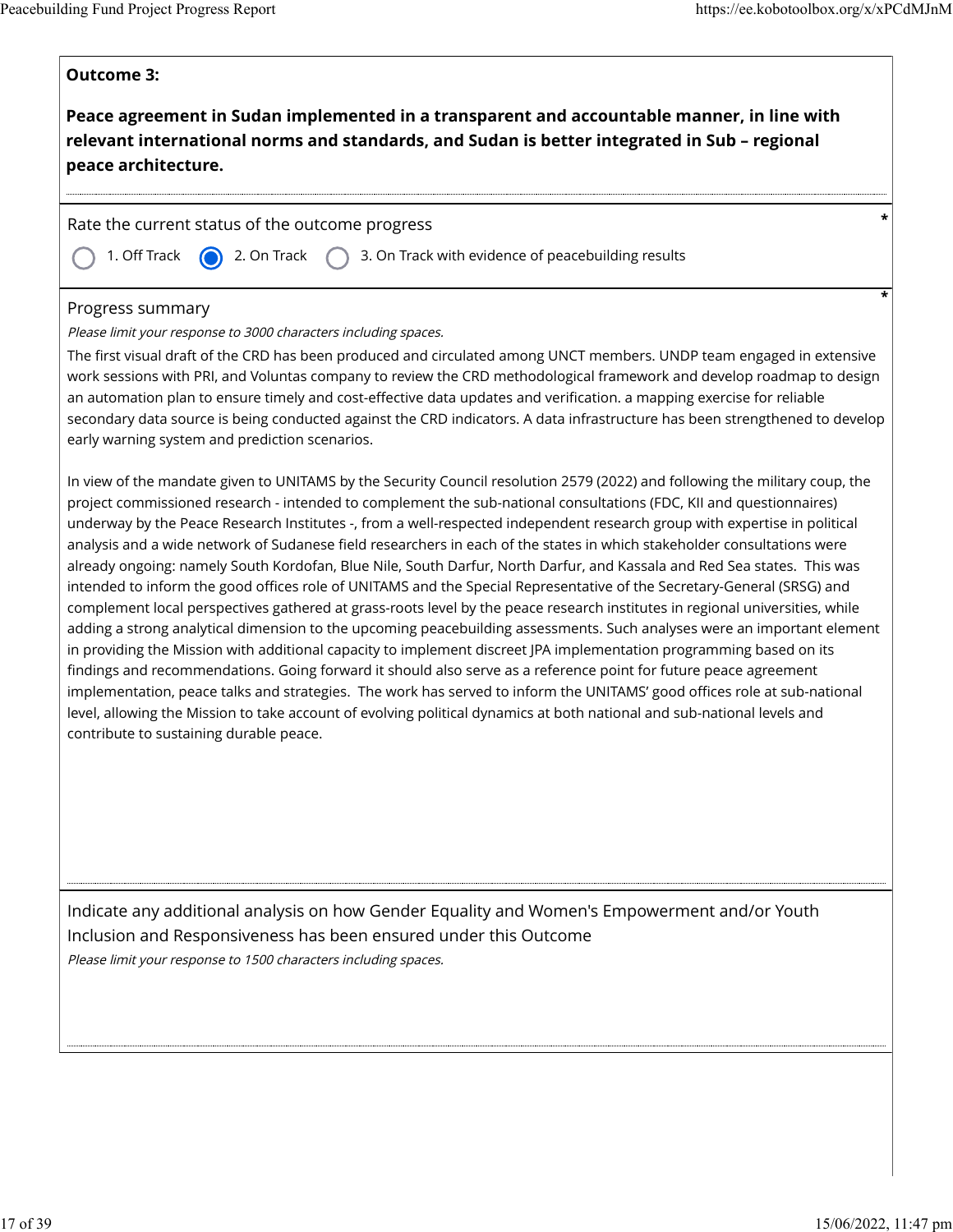| <b>Outcome 4:</b>                                                                                                                                                                                                                   |
|-------------------------------------------------------------------------------------------------------------------------------------------------------------------------------------------------------------------------------------|
| Rate the current status of the outcome progress<br>1. Off Track<br>3. On Track with evidence of peacebuilding results<br>2. On Track                                                                                                |
| Progress summary<br>Please limit your response to 3000 characters including spaces.                                                                                                                                                 |
| Indicate any additional analysis on how Gender Equality and Women's Empowerment and/or Youth<br>Inclusion and Responsiveness has been ensured under this Outcome<br>Please limit your response to 1500 characters including spaces. |
| <b>Outcome 5:</b>                                                                                                                                                                                                                   |
| Rate the current status of the outcome progress<br>3. On Track with evidence of peacebuilding results<br>1. Off Track<br>2. On Track                                                                                                |
| Progress summary<br>Please limit your response to 3000 characters including spaces.                                                                                                                                                 |
| Indicate any additional analysis on how Gender Equality and Women's Empowerment and/or Youth<br>Inclusion and Responsiveness has been ensured under this Outcome<br>Please limit your response to 1500 characters including spaces. |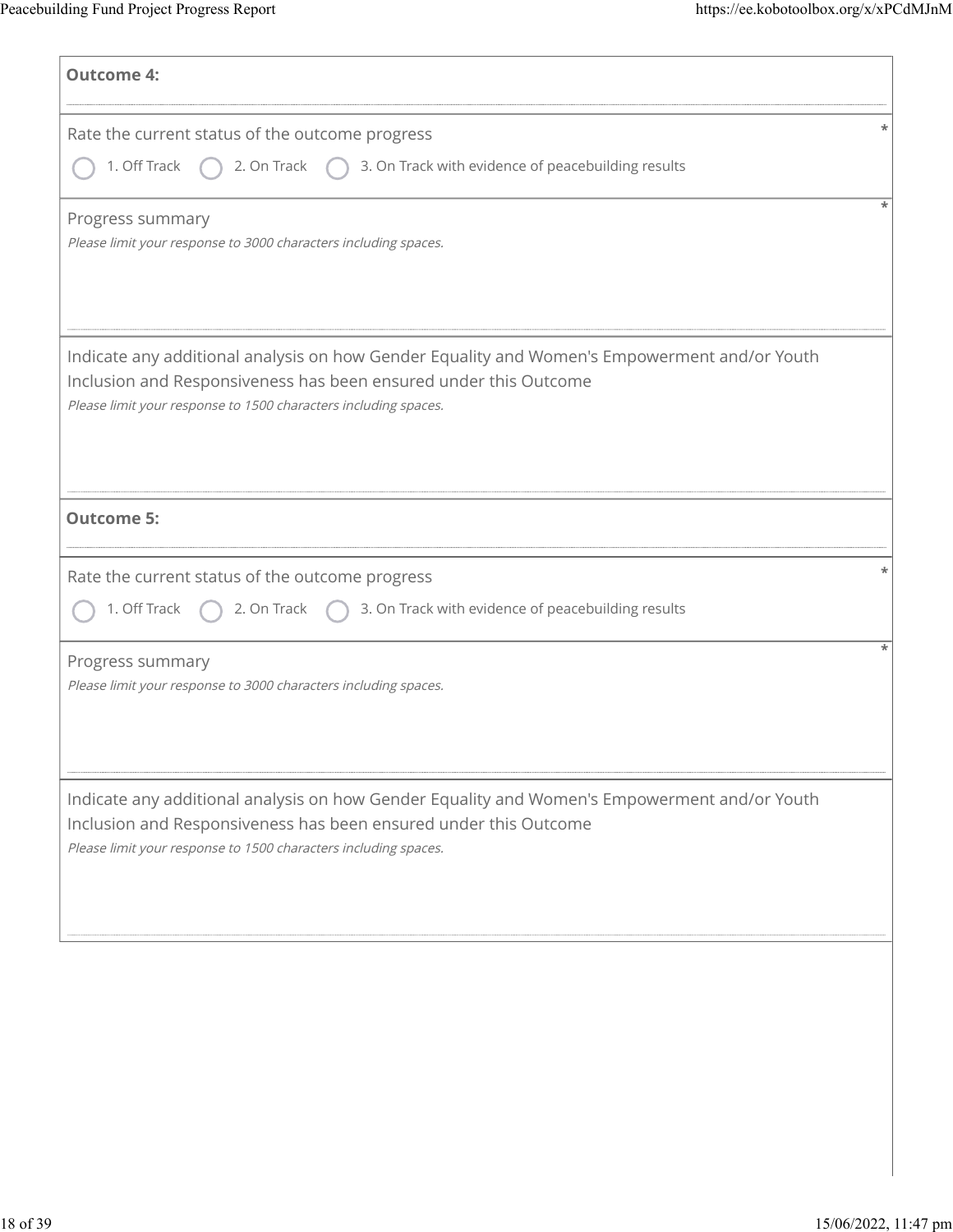| <b>Outcome 6:</b>                                                                                                                                                                                                                   |
|-------------------------------------------------------------------------------------------------------------------------------------------------------------------------------------------------------------------------------------|
| Rate the current status of the outcome progress<br>3. On Track with evidence of peacebuilding results<br>1. Off Track<br>2. On Track                                                                                                |
| Progress summary<br>Please limit your response to 3000 characters including spaces.                                                                                                                                                 |
| Indicate any additional analysis on how Gender Equality and Women's Empowerment and/or Youth<br>Inclusion and Responsiveness has been ensured under this Outcome<br>Please limit your response to 1500 characters including spaces. |
| <b>Outcome 7:</b>                                                                                                                                                                                                                   |
| Rate the current status of the outcome progress<br>3. On Track with evidence of peacebuilding results<br>1. Off Track<br>2. On Track                                                                                                |
| Progress summary<br>Please limit your response to 3000 characters including spaces.                                                                                                                                                 |
| Indicate any additional analysis on how Gender Equality and Women's Empowerment and/or Youth<br>Inclusion and Responsiveness has been ensured under this Outcome<br>Please limit your response to 1500 characters including spaces. |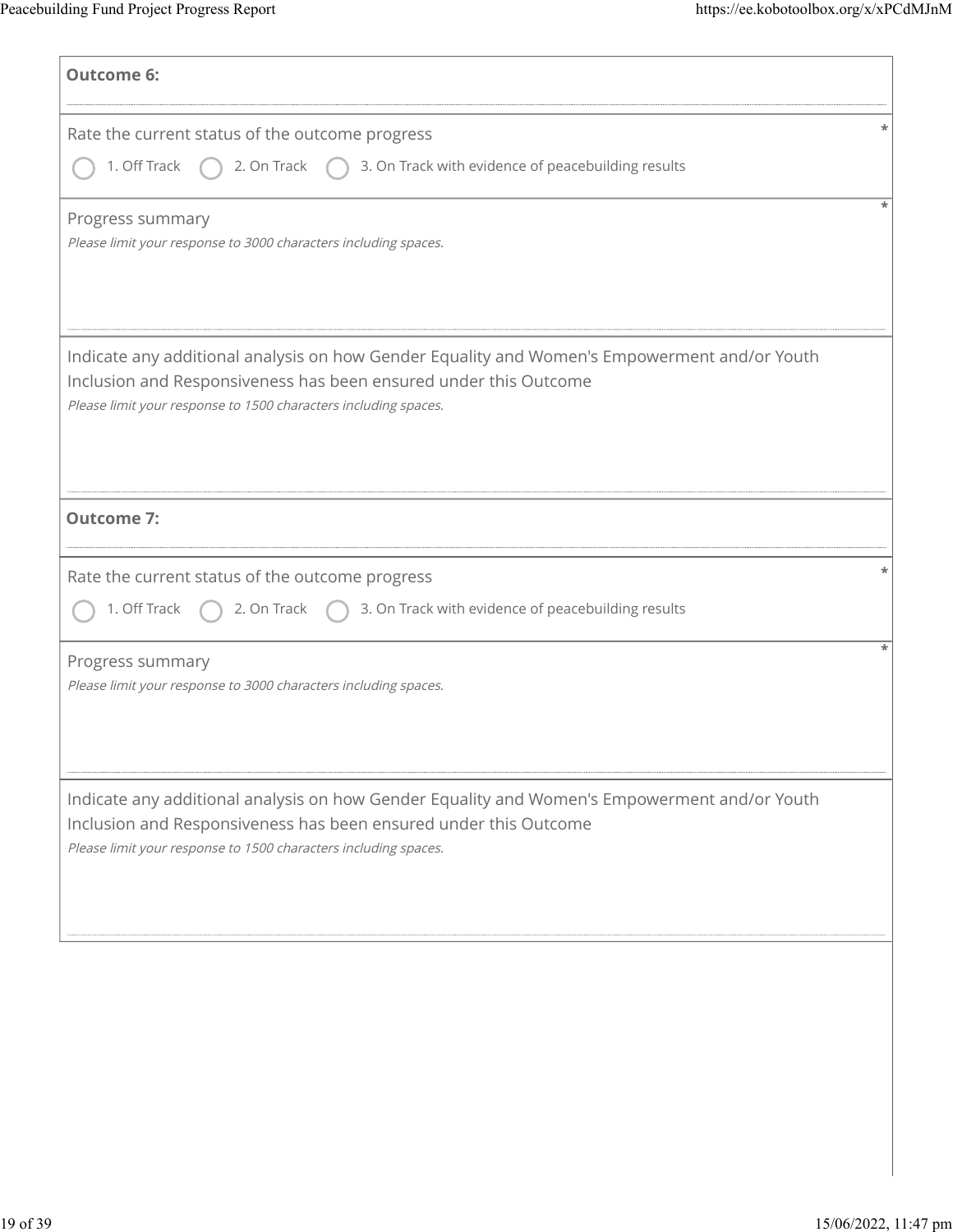| <b>Outcome 8:</b>                                                                                                                                                                                                                                                                                                                                                                      |
|----------------------------------------------------------------------------------------------------------------------------------------------------------------------------------------------------------------------------------------------------------------------------------------------------------------------------------------------------------------------------------------|
| Rate the current status of the outcome progress<br>1. Off Track<br>3. On Track with evidence of peacebuilding results<br>2. On Track                                                                                                                                                                                                                                                   |
| Progress summary<br>Please limit your response to 3000 characters including spaces.                                                                                                                                                                                                                                                                                                    |
| Indicate any additional analysis on how Gender Equality and Women's Empowerment and/or Youth<br>Inclusion and Responsiveness has been ensured under this Outcome<br>Please limit your response to 1500 characters including spaces.                                                                                                                                                    |
| If the project has more than 8 outcomes, please use this text box to describe the <i>status</i> of progress (on<br>track with evidence of peacebuilding outcomes, on track or off track), as well as briefly describe the<br>progress and any analysis on how Gender Equality and Women's Empowerment and/or Youth<br>Inclusion and Responsiveness has been ensured under this Outcome |

## **INDICATOR BASED PERFORMANCE ASSESSMENT**

Using the Project Results Framework as per the approved project document or any amendmentsprovide an update on the achievement of key indicators at the **outcome** level in the table below

- If an outcome has more than 3 indicators , select the 3 most relevant ones with most relevant progress to highlight.
- Where it has not been possible to collect data on indicators, state this and provide any explanation. Provide gender and age disaggregated data. (300 characters max per entry)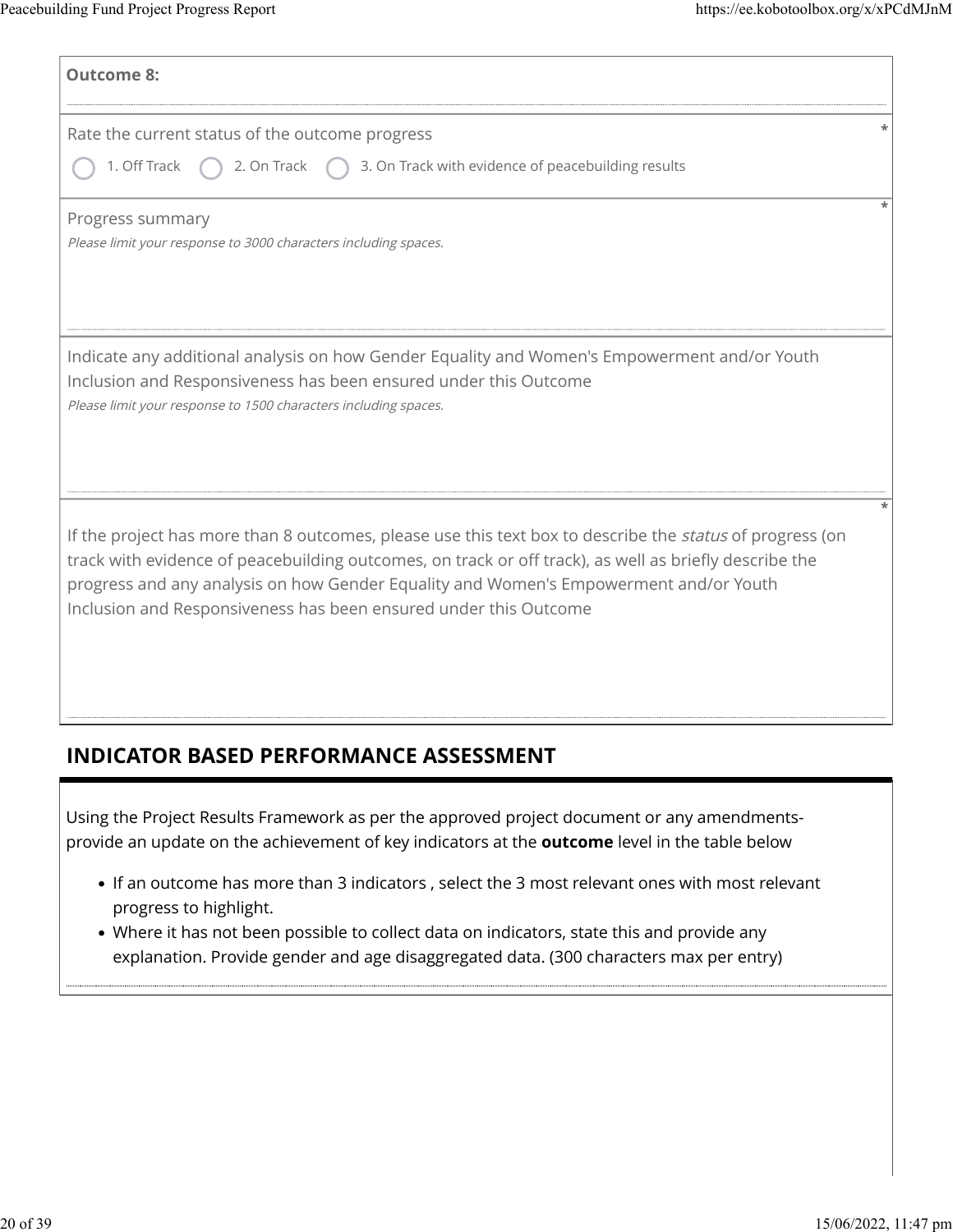**» Outcome 1: Sudan has broad-based, inclusive, participatory and gender-responsive peace architecture in place, at national, regional and local levels, for ongoing dispute resolution and the transparent, accountable, multi-stakeholder implementation of an overarching National Strategy for Peace.**

| Outcome | Perform   | Indicator       | End of    | Indicator | Current   | Reasons   |
|---------|-----------|-----------------|-----------|-----------|-----------|-----------|
|         | ance      | <b>Baseline</b> | Project   | Mileston  | Indicator | for       |
|         | Indicator |                 | Indicator | e         | progress  | Variance/ |
|         |           |                 | Target    |           |           | Delay (if |
|         |           |                 |           |           |           | any)      |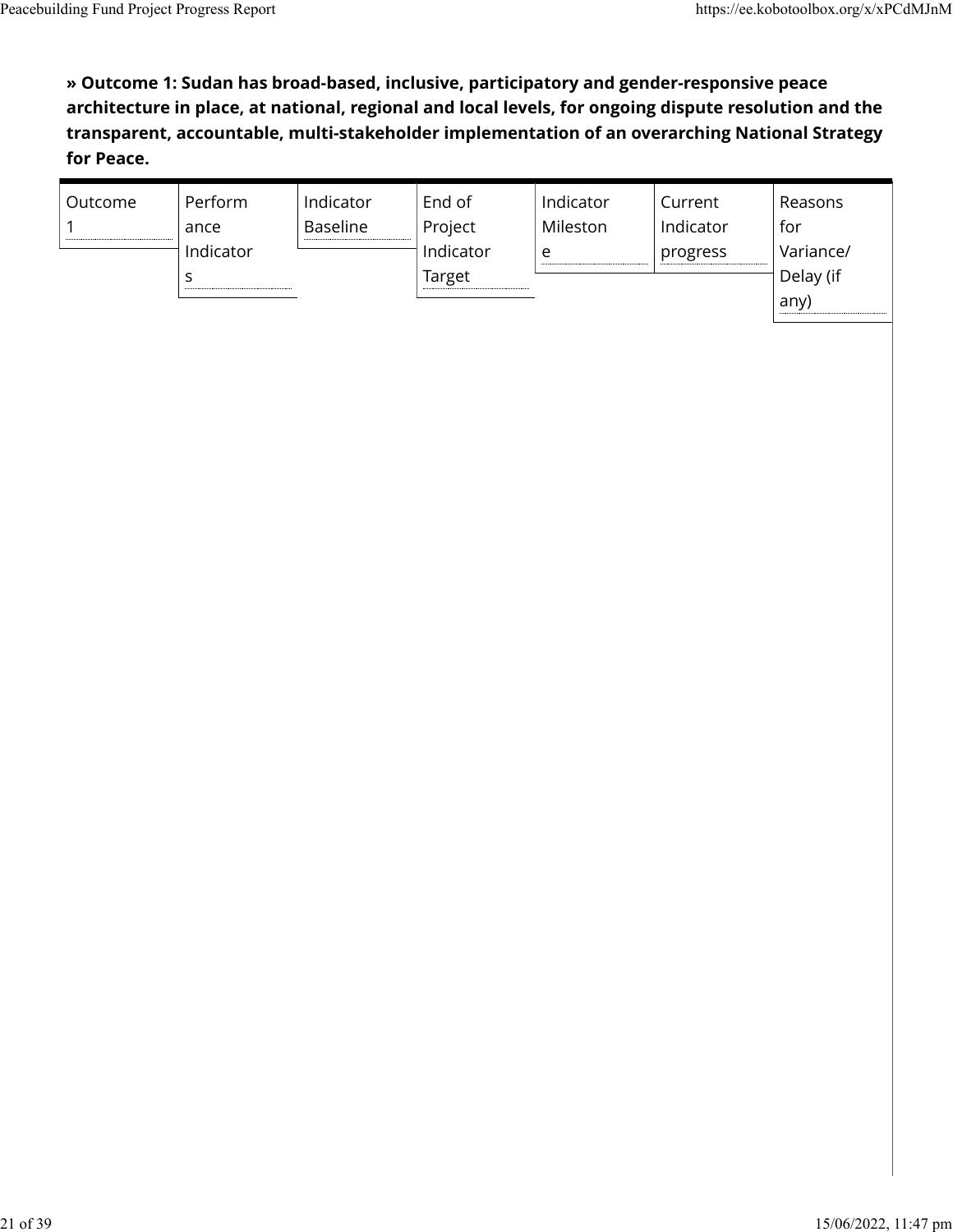| $1.1$ | 1a<br>A conflict early<br>warning system<br>is under                 | 0%<br>Commitment of<br>TGoS and the<br>cianatoriac.to | Sudan has<br>conflict early<br>warning<br>cuctome and | 60%<br>implementatio<br>n on the CRD is<br>in place. | 60 % of the<br>implementatio<br>n process on<br>$C$ ricic Diele | The political<br>context is full of<br>sensitivities<br>muhich homo |
|-------|----------------------------------------------------------------------|-------------------------------------------------------|-------------------------------------------------------|------------------------------------------------------|-----------------------------------------------------------------|---------------------------------------------------------------------|
|       | implementatio<br>$\sf n$                                             |                                                       |                                                       |                                                      |                                                                 |                                                                     |
|       |                                                                      |                                                       |                                                       |                                                      |                                                                 |                                                                     |
|       |                                                                      |                                                       |                                                       |                                                      |                                                                 |                                                                     |
|       | 1 <sub>b</sub><br>O%<br>performance                                  |                                                       |                                                       |                                                      |                                                                 |                                                                     |
|       |                                                                      |                                                       |                                                       |                                                      |                                                                 |                                                                     |
|       | 1 <sub>c</sub>                                                       |                                                       |                                                       |                                                      |                                                                 |                                                                     |
|       | 0%<br>Performance                                                    |                                                       |                                                       |                                                      |                                                                 |                                                                     |
|       |                                                                      |                                                       |                                                       |                                                      |                                                                 |                                                                     |
|       | Indicator 1.1.1                                                      |                                                       |                                                       |                                                      |                                                                 |                                                                     |
|       | Support with<br>Technical<br>expertise to<br>produce the<br>TORs and |                                                       |                                                       |                                                      |                                                                 |                                                                     |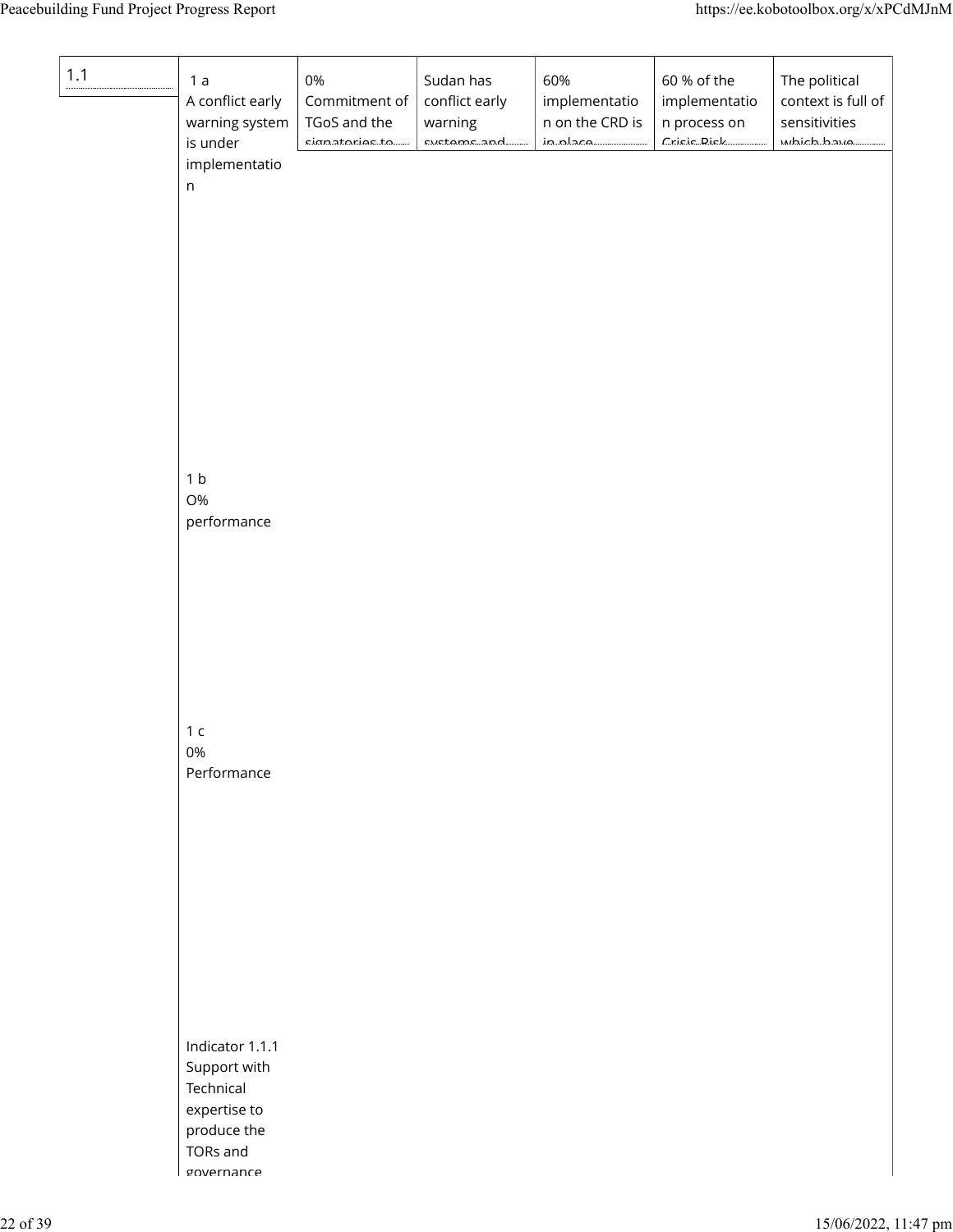|     | structure, SOPs<br>and budget is<br>in          |                                                                                                                               |                                                                                                                                                                |           |           |                                                                       |
|-----|-------------------------------------------------|-------------------------------------------------------------------------------------------------------------------------------|----------------------------------------------------------------------------------------------------------------------------------------------------------------|-----------|-----------|-----------------------------------------------------------------------|
| 1.2 | Indicator 1.1.2<br>0 coordination<br>mechanisms | $\mathsf{No}$<br>Government<br>coordination<br>mechanisms<br>exist to support<br>implementatio<br>n of the peace<br>agreement | #of<br>Government<br>coordination<br>mechanisms<br>established at<br>national and<br>sub-national<br>level for<br>implementatio<br>n of the peace<br>agreement | <b>NA</b> | <b>NA</b> | in response to<br>the prolonged<br>political crisis<br>and with a now |
|     | Indicator 1.1.3<br>0 performance                | The<br>constitutional<br>declaration and<br>JPA commit to<br>no less than<br>40%<br>representation<br>of women                | Staffing of<br>commissions<br>and other<br>structures and<br>participation in<br>all mechanisms<br>and process of                                              |           |           |                                                                       |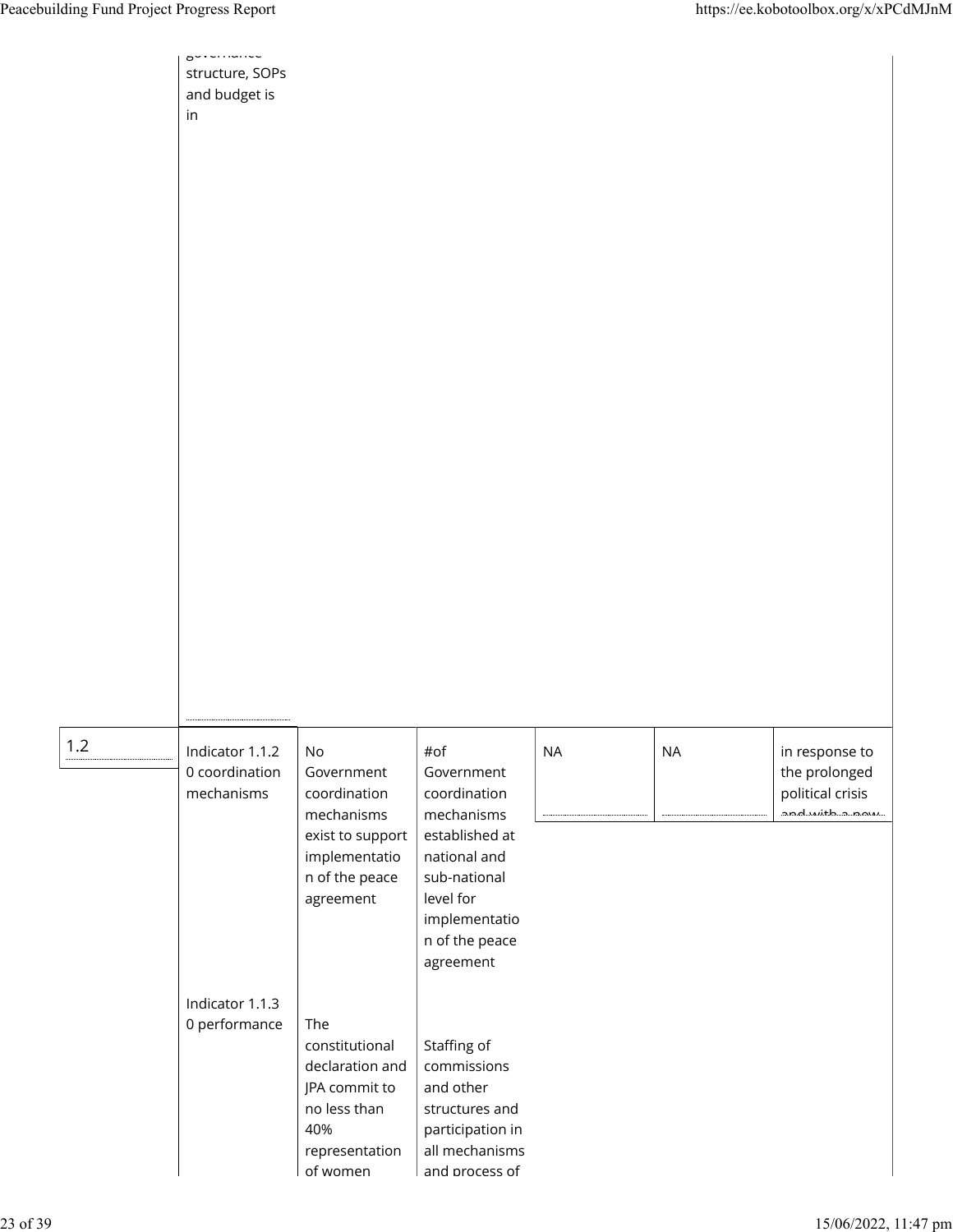|     |                                                                       |                                                                                                          | $\frac{1}{2} \left( \frac{1}{2} \right) \left( \frac{1}{2} \right) \left( \frac{1}{2} \right) \left( \frac{1}{2} \right) \left( \frac{1}{2} \right) \left( \frac{1}{2} \right) \left( \frac{1}{2} \right) \left( \frac{1}{2} \right) \left( \frac{1}{2} \right) \left( \frac{1}{2} \right) \left( \frac{1}{2} \right) \left( \frac{1}{2} \right) \left( \frac{1}{2} \right) \left( \frac{1}{2} \right) \left( \frac{1}{2} \right) \left( \frac{1}{2} \right) \left( \frac$<br>peace<br>agreements,<br>achieves 40%<br>representation<br>of women |                                     |                             |                                                                                      |
|-----|-----------------------------------------------------------------------|----------------------------------------------------------------------------------------------------------|--------------------------------------------------------------------------------------------------------------------------------------------------------------------------------------------------------------------------------------------------------------------------------------------------------------------------------------------------------------------------------------------------------------------------------------------------------------------------------------------------------------------------------------------------|-------------------------------------|-----------------------------|--------------------------------------------------------------------------------------|
|     | Indicator 1.1.4<br>0 entities<br>Indicator 1.2.3<br>0 women<br>groups | 0 entities agree<br>upon the JPA<br>formed<br>Number and<br>capacities of<br>women's NGOs<br>and CBOs in | 3 entities<br>constituted and<br>having a clear<br>organic role<br>and<br>functions<br># of Women's<br>groups that are                                                                                                                                                                                                                                                                                                                                                                                                                           |                                     |                             |                                                                                      |
| 1.3 | Indicator 1.3.1<br>0 performance<br>now                               | No process for<br>the preparation<br>of National<br>$C$ tratomu                                          | National<br>strategy for<br>peace in place                                                                                                                                                                                                                                                                                                                                                                                                                                                                                                       | None for the<br>reporting<br>period | The activity has<br>stalled | the volatile<br>situation could<br>not warrant the<br>engagement of<br>civil society |
|     | 1.3.2<br>No<br>performance as<br>of now                               |                                                                                                          | <b>National Peace</b><br>strategy, Post<br>Conflict<br>Peacebuilding<br>and<br>Stabilization<br>strategies in<br>place                                                                                                                                                                                                                                                                                                                                                                                                                           |                                     |                             | Delay in<br>establishment                                                            |
|     | Indicator 1.3.3<br>a) $0%$<br>b) 0 %                                  |                                                                                                          | A gender<br>responsive<br>Strategy in<br>place<br>accompanied<br>by gender-<br>disaggregated<br>Results<br>Framework and<br><b>Budget</b><br>Gender issues<br>mainstreamed<br>across the<br>Strategy                                                                                                                                                                                                                                                                                                                                             |                                     |                             |                                                                                      |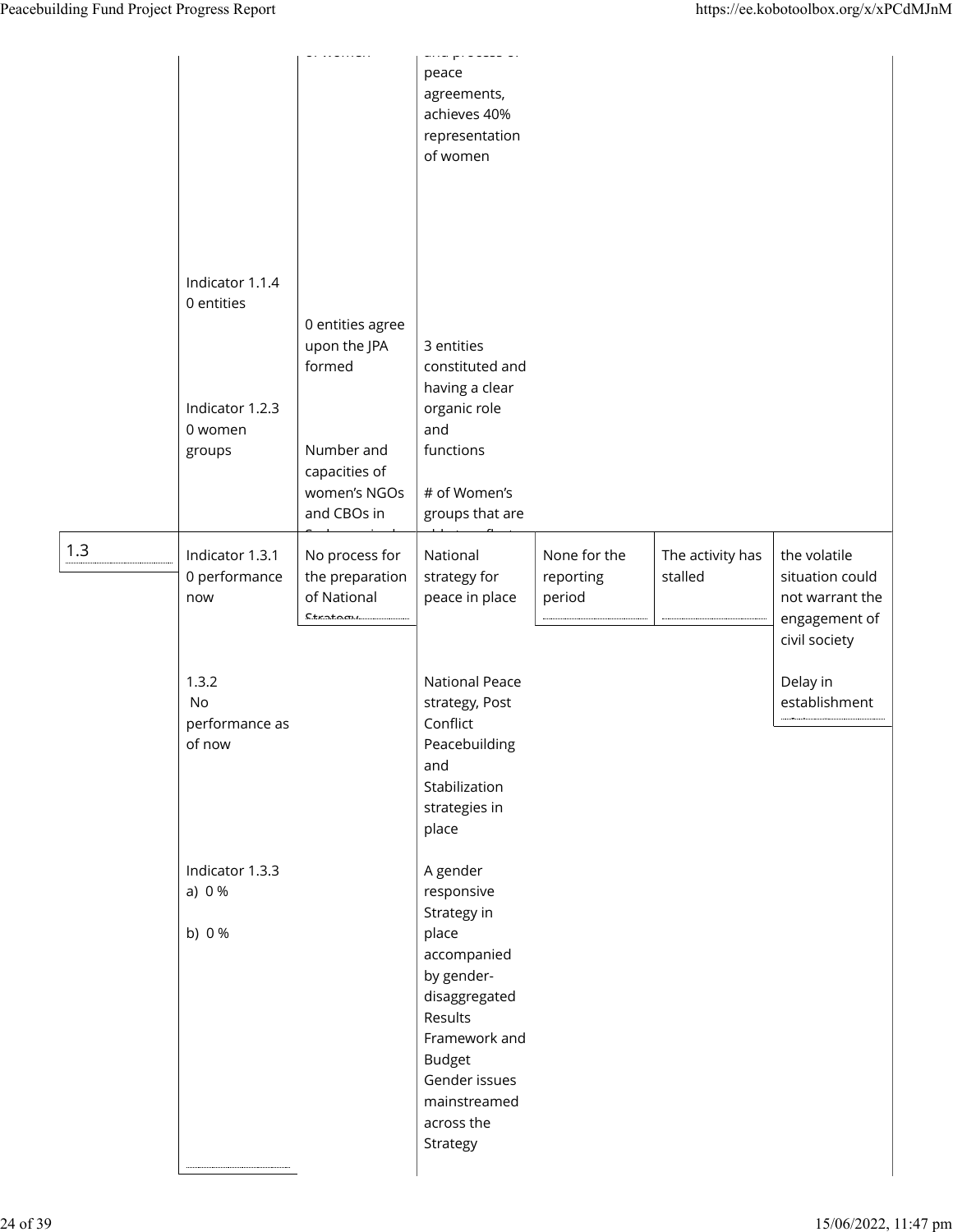### **» Outcome 2: Pre- implementation Support to Peace agreement has mobilized popular good will and participation, established agreed machinery and processes of the peace process, and improved the evidence base upon which agreements are finalised and implemented**

| Outcome        | Perform   | Indicator       | End of    | Indicator | Current   | Reasons   |
|----------------|-----------|-----------------|-----------|-----------|-----------|-----------|
| $\overline{2}$ | ance      | <b>Baseline</b> | Project   | Mileston  | Indicator | for       |
|                | Indicator |                 | Indicator | e         | progress  | Variance/ |
|                |           |                 | Target    |           |           | Delay (if |
|                |           |                 |           |           |           | any)      |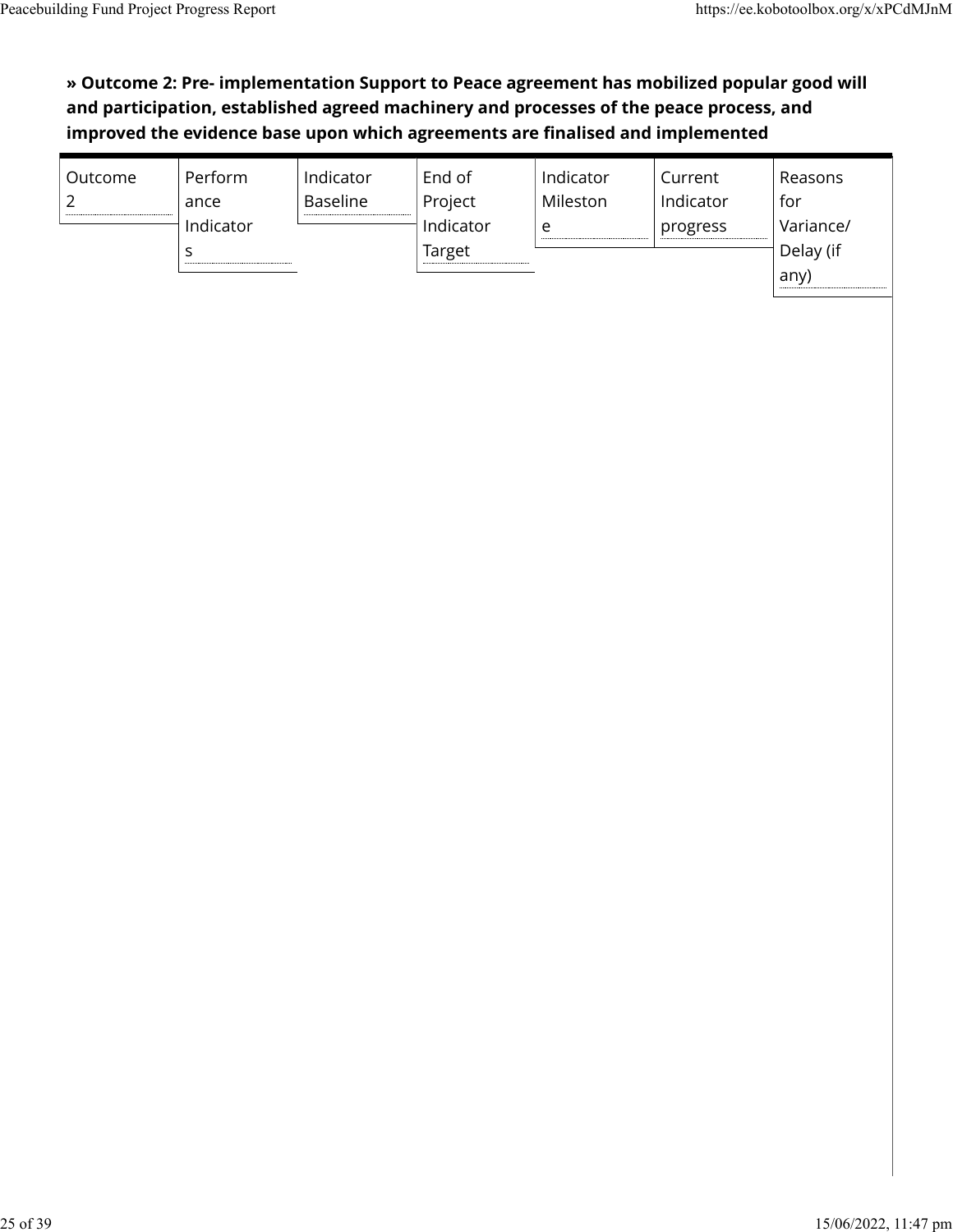| 2.1 | Indicator 2.1.1<br>0 % increase in<br>the reporting<br>period                                                    | Weak public<br>understanding<br>of provisions of<br>سمعجمها جطيبا | 50% increase in<br>public<br>awareness of<br>$IM\_andmodel\_f$ | None | 10,000 copies<br>of the JPA had<br>been printed<br>for<br>dissemination                                                      | The activity<br>implementatio<br>n is stalled<br>nondina. |
|-----|------------------------------------------------------------------------------------------------------------------|-------------------------------------------------------------------|----------------------------------------------------------------|------|------------------------------------------------------------------------------------------------------------------------------|-----------------------------------------------------------|
|     | Indicator 2.1.2<br>0 Public<br>information<br>campaign<br>strategies<br>designed and<br>implemented<br>so far    |                                                                   |                                                                |      | all over Sudan<br>and<br>dissemination<br>workshop had<br>been organized<br>in Darfur<br>None for the<br>reporting<br>period |                                                           |
|     | Indicator 2.1.3<br>No Gender-<br>responsive<br>Peace<br>Commission<br>communication<br>s strategy<br>implemented |                                                                   |                                                                |      |                                                                                                                              |                                                           |
|     |                                                                                                                  |                                                                   |                                                                |      |                                                                                                                              |                                                           |
|     |                                                                                                                  |                                                                   |                                                                |      |                                                                                                                              |                                                           |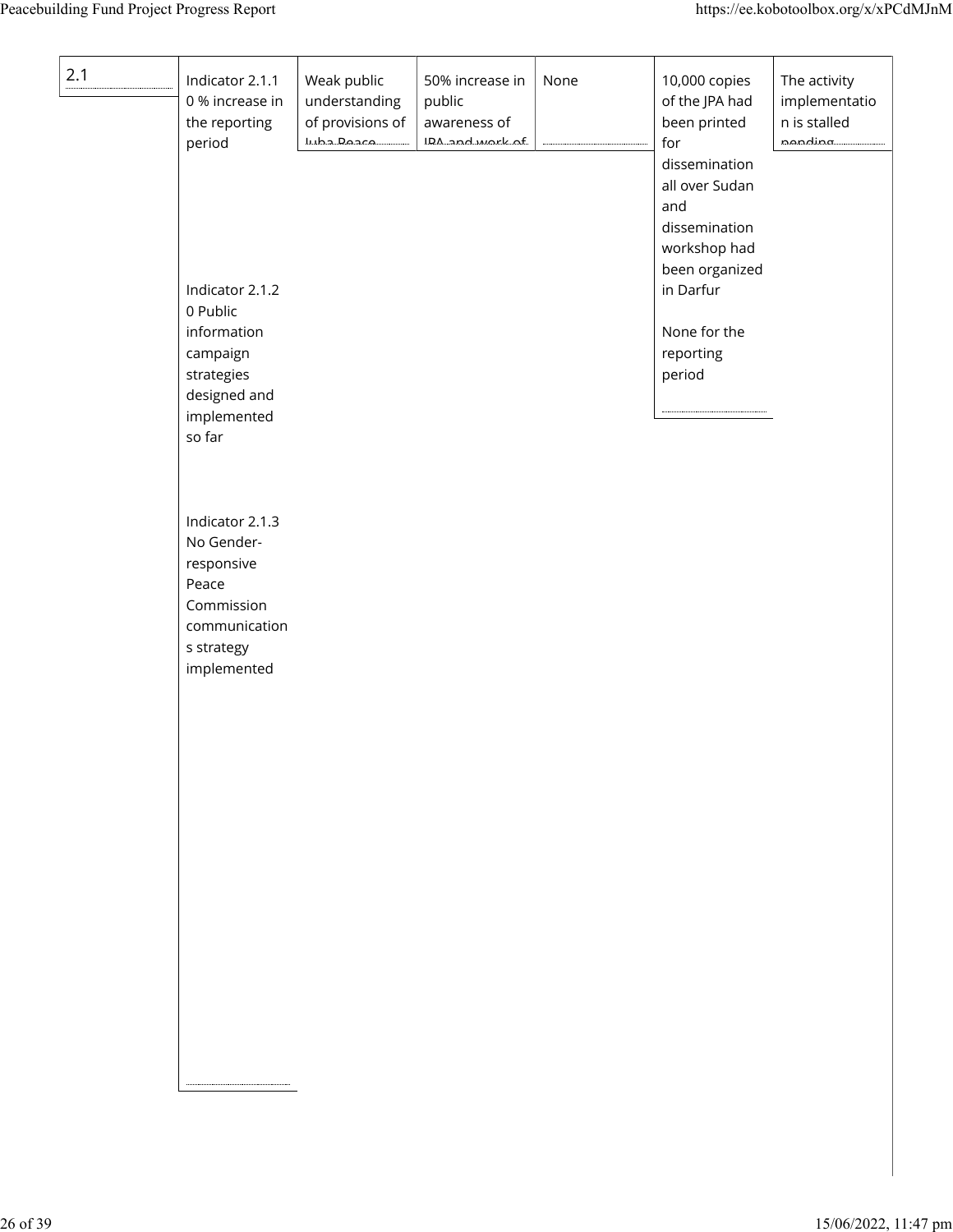| 2.2 | Indicator 2.2.2<br>No Established<br>local claims<br>commissions<br>operating in<br>Darfur<br>Indicator 2.2.3<br>No<br>Resettlement<br>and<br>repatriation | No existing<br>local structures<br>specifically<br>mandated to<br>receive and<br>adjudicate<br>compensation<br>claims by<br>refugees and<br>IDPs.<br>No<br>resettlement | 10 local claims<br>commissions<br>established in<br>$D$ arfur $M$ | No milestone in<br>the reporting<br>period as the<br><b>DODCO</b> | None<br>registered in<br>the reporting<br>period<br>None | 2022IDPRC has<br>not been<br>established.<br>Since the 25<br>October 2021<br>Military take-<br>over of<br>government, it<br>was agreed<br>with the PBF<br>Secretariat, this<br>activity will be<br>reprogrammed.<br>2022IDPRC has<br>not been<br>established. |
|-----|------------------------------------------------------------------------------------------------------------------------------------------------------------|-------------------------------------------------------------------------------------------------------------------------------------------------------------------------|-------------------------------------------------------------------|-------------------------------------------------------------------|----------------------------------------------------------|---------------------------------------------------------------------------------------------------------------------------------------------------------------------------------------------------------------------------------------------------------------|
|     | plan developed<br>so far                                                                                                                                   |                                                                                                                                                                         |                                                                   |                                                                   |                                                          | Since the 25<br>October 2021<br>Military take-                                                                                                                                                                                                                |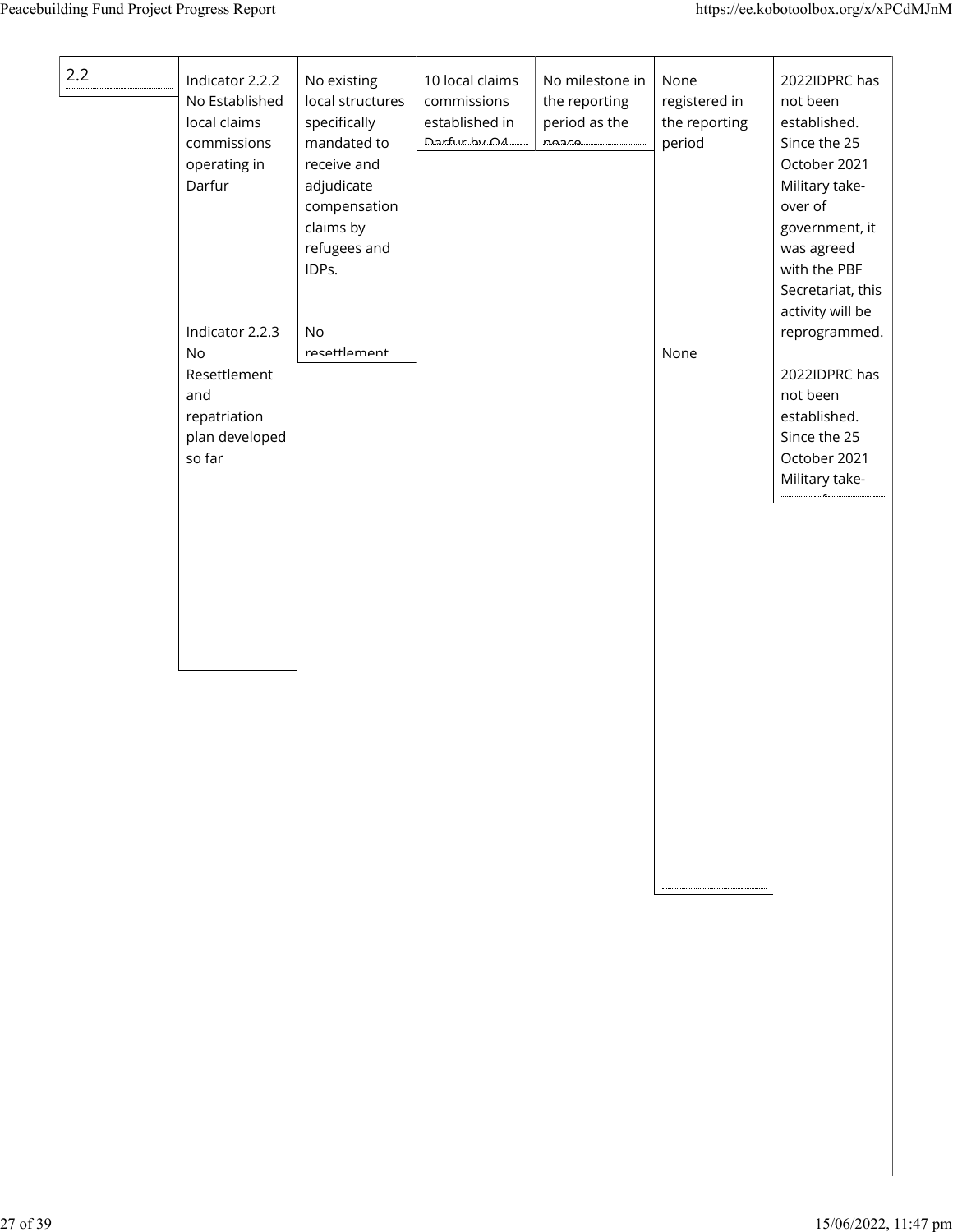| 2.3 | Indicator 2.3.2<br>3 research<br>products have<br>been<br>developed so<br>far | No nationwide<br>baseline data<br>on HLP rights<br>as relevant to<br>refugees and<br>returnees, or<br>legal identity<br>registry by IDPs<br>and refugees | 2 concept notes<br>and<br>methodologies<br>for broad<br>baseline<br>assessments of<br>HLP issues as<br>relevant for<br>returns, and of<br>legal identity<br>rights by<br>forcibly<br>displaced<br>populations | <b>NA</b> | <b>UNHCR support</b><br>to capacity<br>building,<br>mathadalasias | Since the 25<br>October 2021<br>Military take-<br>$\frac{1}{2}$ |
|-----|-------------------------------------------------------------------------------|----------------------------------------------------------------------------------------------------------------------------------------------------------|---------------------------------------------------------------------------------------------------------------------------------------------------------------------------------------------------------------|-----------|-------------------------------------------------------------------|-----------------------------------------------------------------|
|     |                                                                               |                                                                                                                                                          |                                                                                                                                                                                                               |           |                                                                   |                                                                 |
|     |                                                                               |                                                                                                                                                          |                                                                                                                                                                                                               |           |                                                                   |                                                                 |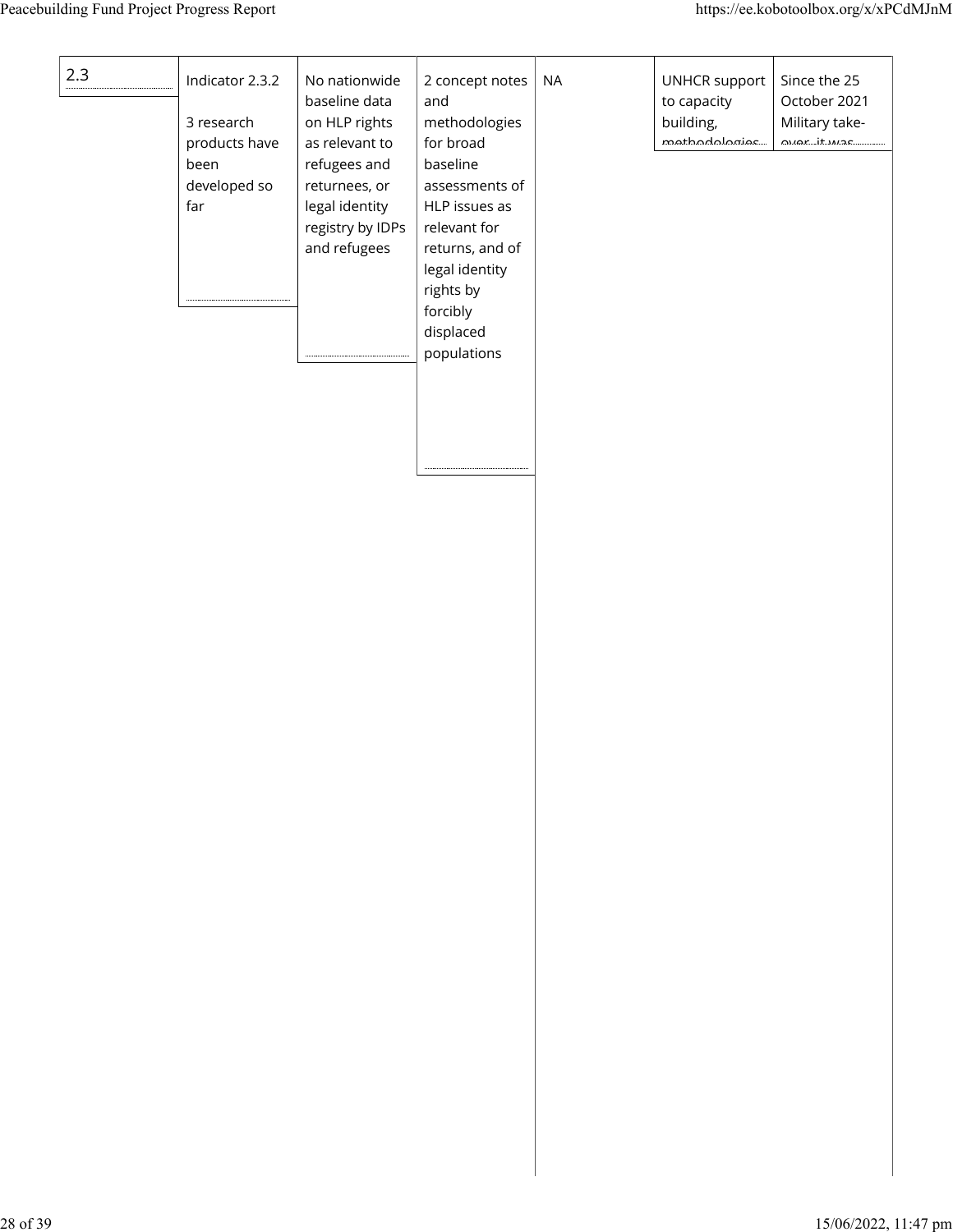### **» Outcome 3: Peace agreement in Sudan implemented in a transparent and accountable manner, in line with relevant international norms and standards, and Sudan is better integrated in Sub – regional peace architecture.**

| Outcome | Perform   | Indicator       | End of    | Indicator | Current   | Reasons   |
|---------|-----------|-----------------|-----------|-----------|-----------|-----------|
|         | ance      | <b>Baseline</b> | Project   | Mileston  | Indicator | for       |
|         | Indicator |                 | Indicator | e         | progress  | Variance/ |
|         |           |                 | Target    |           |           | Delay (if |
|         |           |                 |           |           |           | any)      |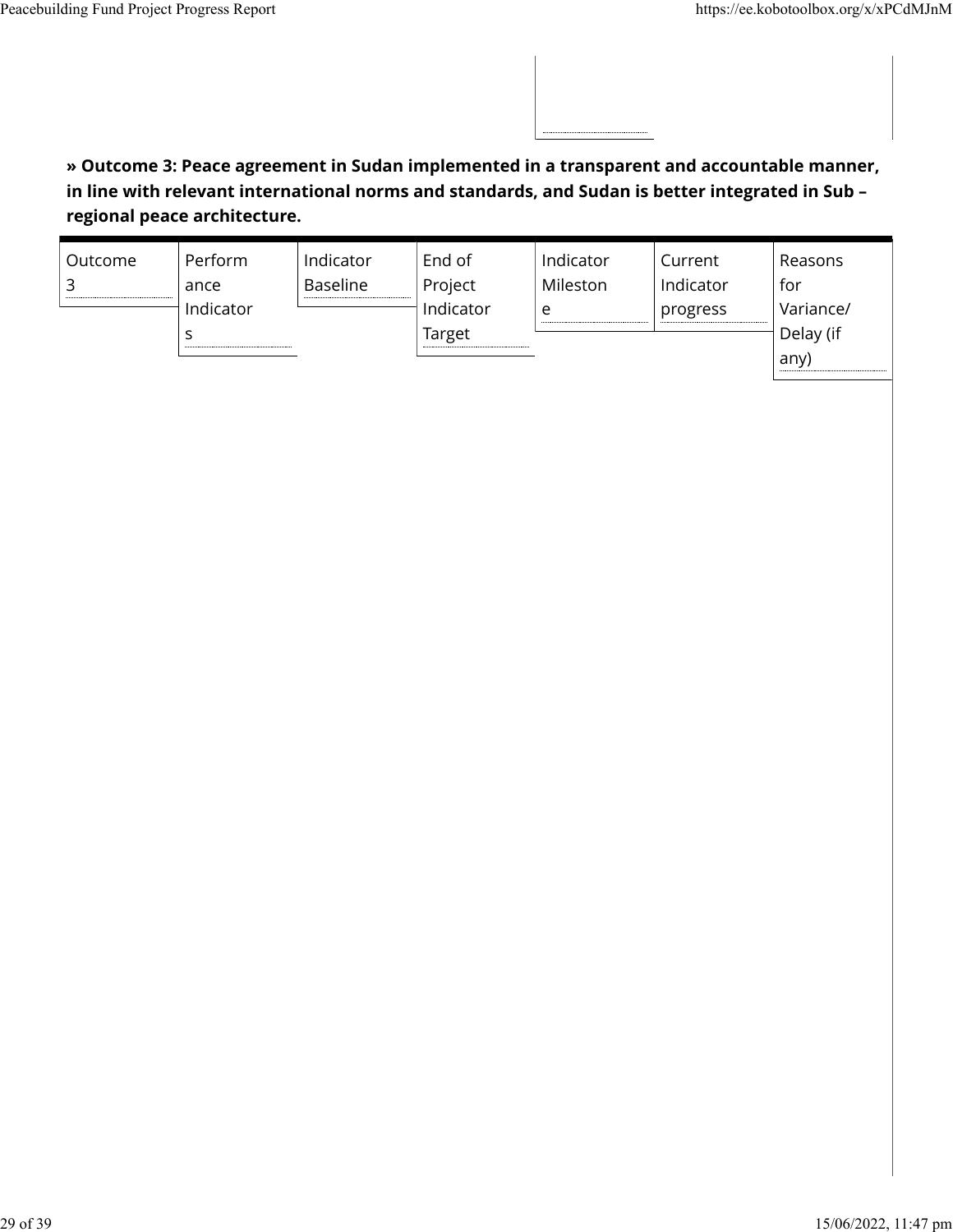| 3.1 | Indicator 3.1.1<br>No M&E<br>commission in<br>place yet | Accountability<br>mechanism for<br>Peace<br>agreement<br>implementatio<br>n agreed in JPA<br>but not yet<br>established                     | M&E<br>Commission for<br>peace<br>ക <i>രാക്കര</i> ക്ഷി | <b>NA</b> | None | The changes in<br>the political<br>trends after the<br>$\frac{1}{2}$ |
|-----|---------------------------------------------------------|---------------------------------------------------------------------------------------------------------------------------------------------|--------------------------------------------------------|-----------|------|----------------------------------------------------------------------|
|     | Indicator 3.1.2<br>0 performance                        | No<br>methodology<br>envisaged for<br>implementatio<br>n of M&E<br>Commission<br>mandate                                                    |                                                        |           |      |                                                                      |
|     | Indicator 1.1.3<br>No M&E<br>regime in place<br>yet     | Lack of<br>mechanism to<br>measure and<br>monitor public<br>opinion toward<br>peace<br>agreement<br>terms and<br>implementatio<br>n (2020). |                                                        |           |      |                                                                      |
|     |                                                         |                                                                                                                                             |                                                        |           |      |                                                                      |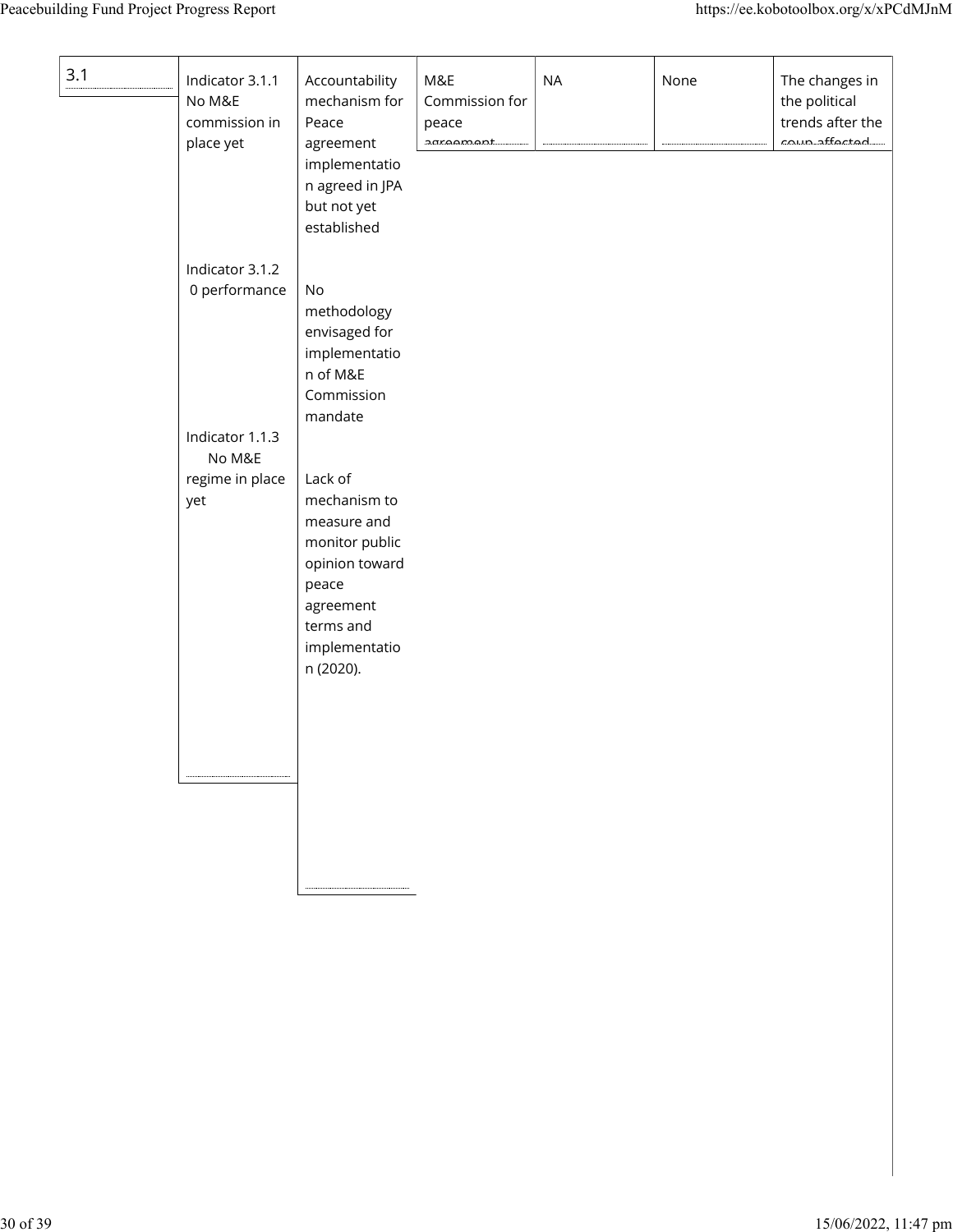| 3.2 | Indicator 3.2.1<br>0 international<br>treaties and<br>Legislative acts<br>adopted and<br>domesticated<br>in the reporting<br>period                                                                                                                                 | # of<br>international<br>treaties and<br><i><b>Abliantions</b></i> | Legislative acts<br>adopted | No indicator<br>milestone | No indicator<br>progress | The changes in<br>the political<br>trends after the<br>coup offortad |
|-----|---------------------------------------------------------------------------------------------------------------------------------------------------------------------------------------------------------------------------------------------------------------------|--------------------------------------------------------------------|-----------------------------|---------------------------|--------------------------|----------------------------------------------------------------------|
|     | Indicator 3.2.2<br>60% work on<br>the design of<br>conflict early<br>warnings<br>system that<br>integrates<br>relevant IGAD<br>platforms for<br>prevention and<br>resilience and<br>Conflict Risk<br>Dashboard has<br>been registered<br>in the reporting<br>period |                                                                    |                             |                           |                          |                                                                      |
| 3.3 |                                                                                                                                                                                                                                                                     |                                                                    |                             |                           |                          |                                                                      |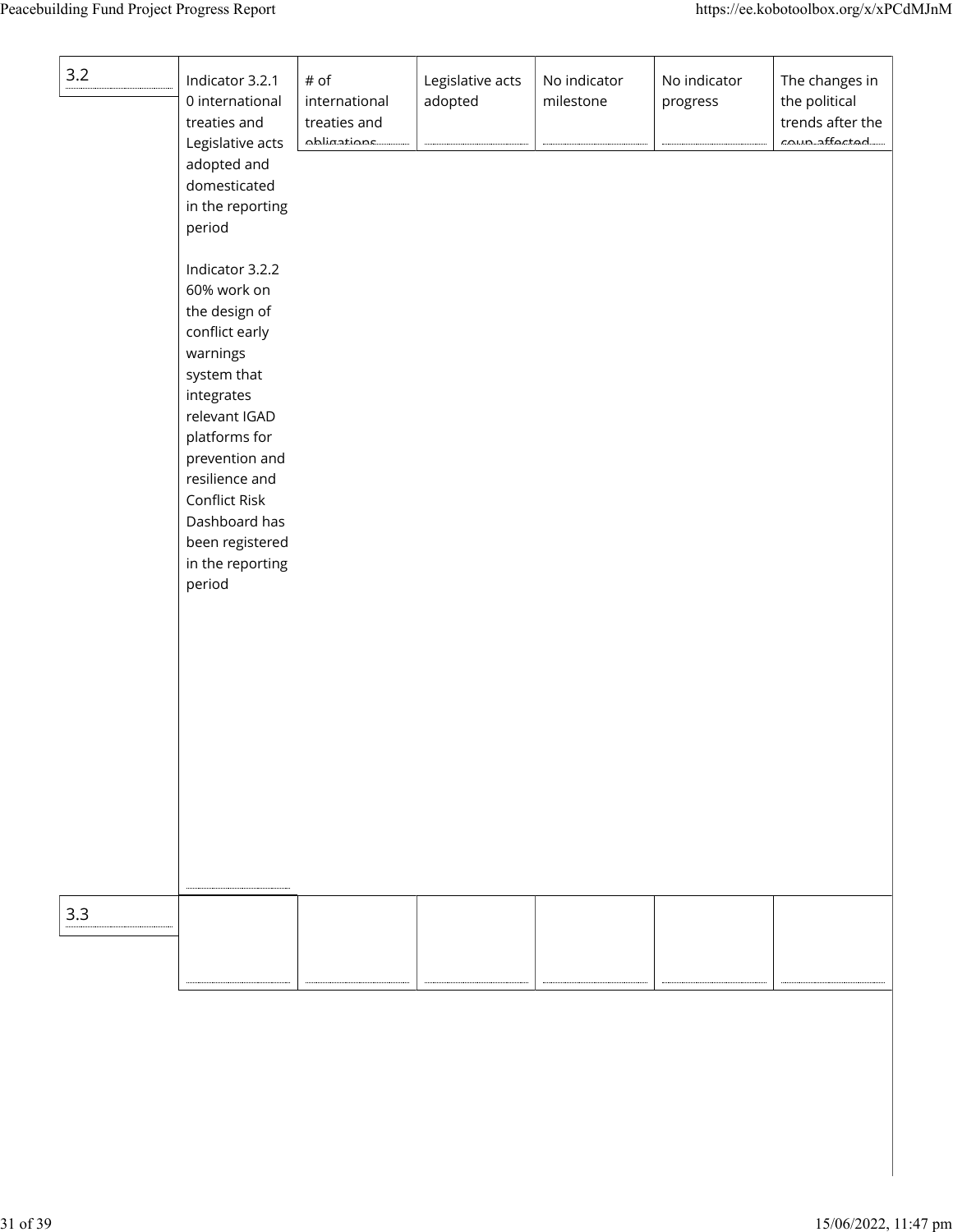### **» Outcome 4:**

| Outcome<br>4 | Perform<br>ance<br>Indicator<br>S | Indicator<br><b>Baseline</b> | End of<br>Project<br>Indicator<br>Target | Indicator<br>Mileston<br>$\mathsf{e}% _{t}\left( t\right)$ | Current<br>Indicator<br>progress | Reasons<br>for<br>Variance/<br>Delay (if<br>any) |
|--------------|-----------------------------------|------------------------------|------------------------------------------|------------------------------------------------------------|----------------------------------|--------------------------------------------------|
| 4.1          |                                   |                              |                                          |                                                            |                                  |                                                  |
| 4.2          |                                   |                              |                                          |                                                            |                                  |                                                  |
| 4.3          |                                   |                              |                                          |                                                            |                                  |                                                  |
| » Outcome 5: |                                   |                              |                                          |                                                            |                                  |                                                  |
| Outcome<br>5 | Perform<br>ance<br>Indicator<br>S | Indicator<br>Baseline        | End of<br>Project<br>Indicator<br>Target | Indicator<br>Mileston<br>$\mathop{\mathrm{e}}$             | Current<br>Indicator<br>progress | Reasons<br>for<br>Variance/<br>Delay (if<br>any) |
| 5.1          |                                   |                              |                                          |                                                            |                                  |                                                  |
| 5.2          |                                   |                              |                                          |                                                            |                                  |                                                  |
| 5.3          |                                   |                              |                                          |                                                            |                                  |                                                  |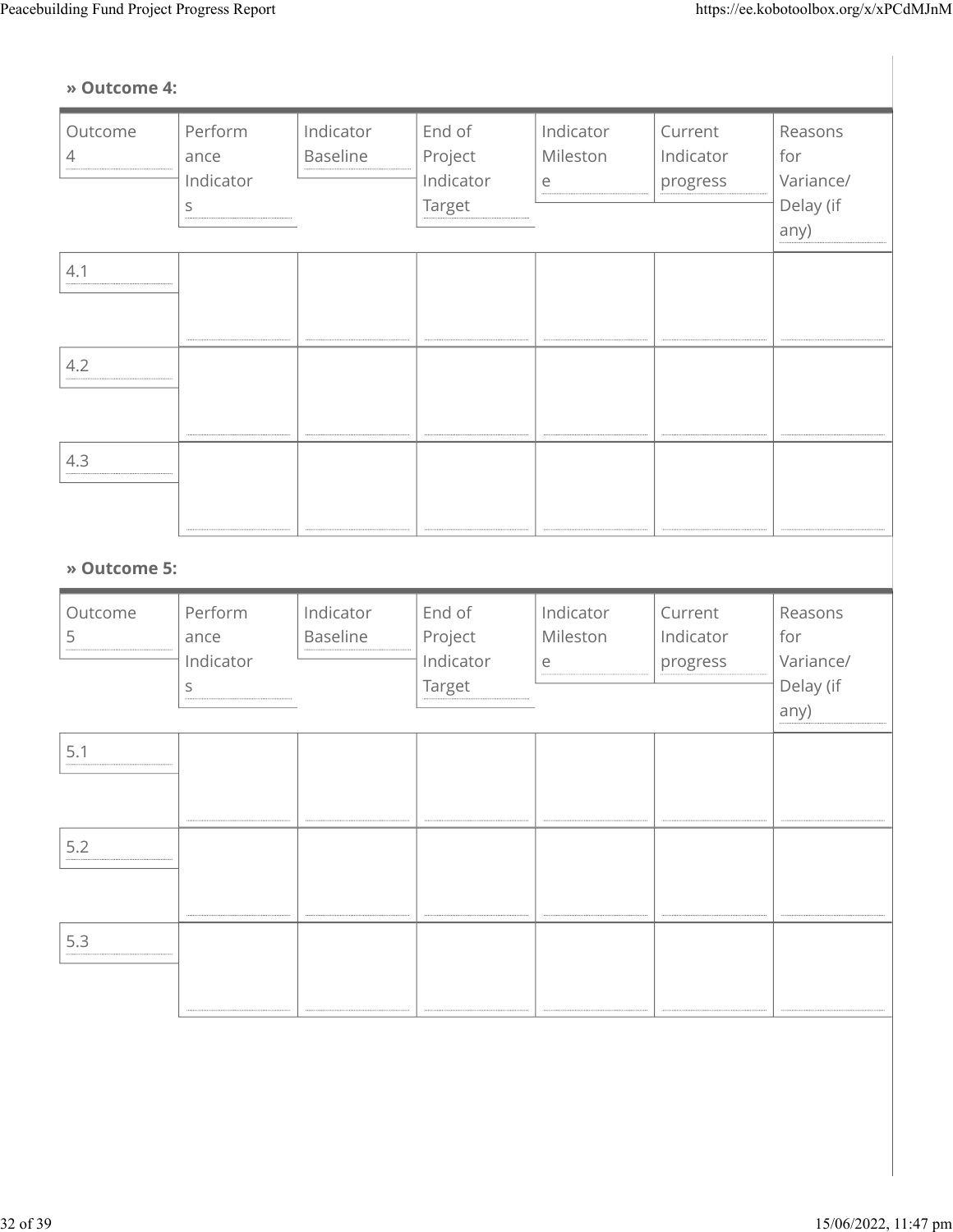### **» Outcome 6:**

| Outcome<br>6 | Perform<br>ance<br>Indicator<br>S           | Indicator<br><b>Baseline</b> | End of<br>Project<br>Indicator<br>Target | Indicator<br>Mileston<br>$\mathsf{e}% _{t}\left( t\right)$ | Current<br>Indicator<br>progress | Reasons<br>for<br>Variance/<br>Delay (if<br>any) |
|--------------|---------------------------------------------|------------------------------|------------------------------------------|------------------------------------------------------------|----------------------------------|--------------------------------------------------|
| 6.1          |                                             |                              |                                          |                                                            |                                  |                                                  |
| 6.2          |                                             |                              |                                          |                                                            |                                  |                                                  |
| 6.3          |                                             |                              |                                          |                                                            |                                  |                                                  |
| » Outcome 7: |                                             |                              |                                          |                                                            |                                  |                                                  |
| Outcome<br>7 | Perform<br>ance<br>Indicator<br>$\mathsf S$ | Indicator<br>Baseline        | End of<br>Project<br>Indicator<br>Target | Indicator<br>Mileston<br>$\mathop{\mathrm{e}}$             | Current<br>Indicator<br>progress | Reasons<br>for<br>Variance/<br>Delay (if<br>any) |
| 7.1          |                                             |                              |                                          |                                                            |                                  |                                                  |
| 7.2          |                                             |                              |                                          |                                                            |                                  |                                                  |
| $7.3$        |                                             |                              |                                          |                                                            |                                  |                                                  |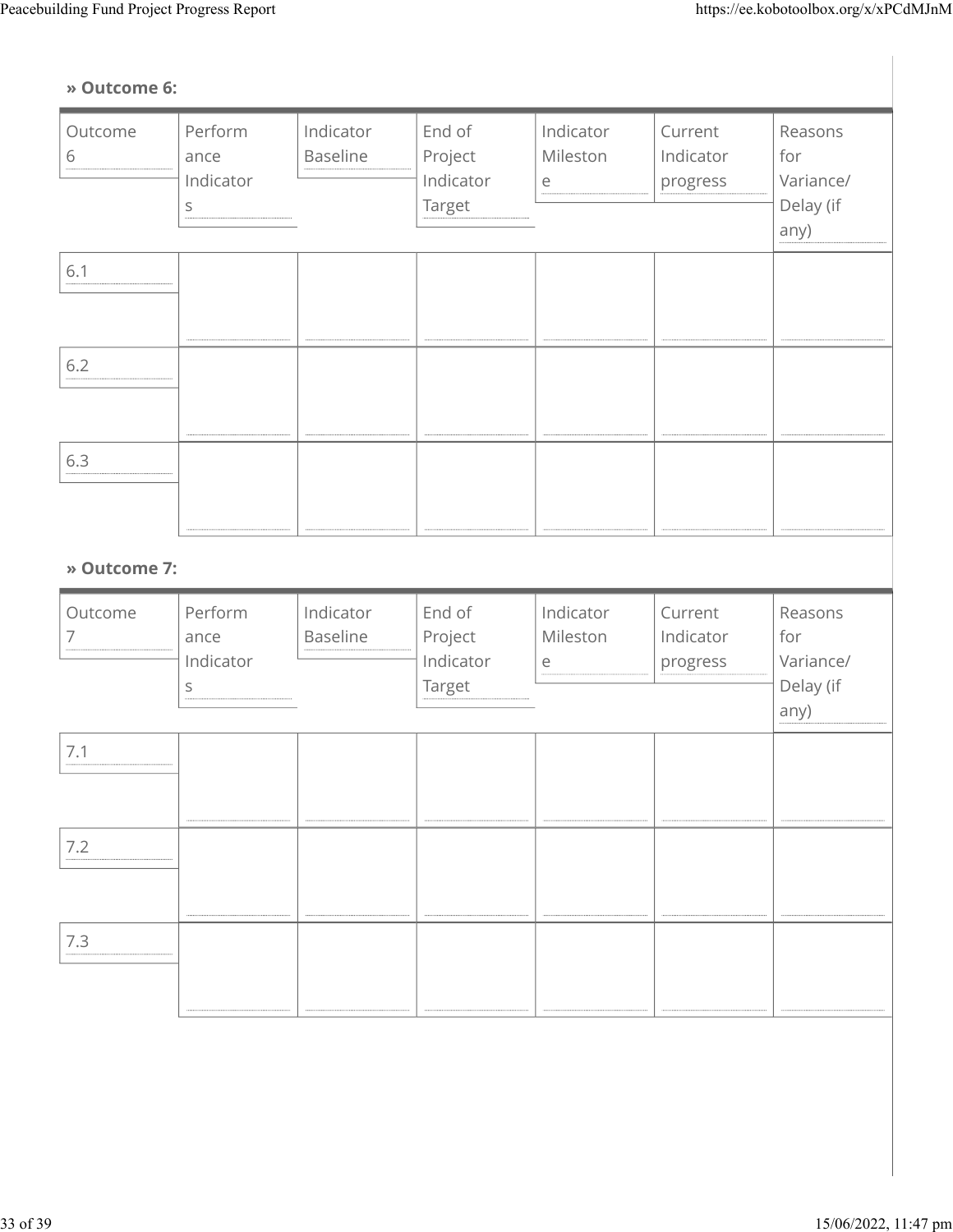#### **» Outcome 8:**

| Outcome<br>8                                                                                                                         | Perform<br>ance<br>Indicator<br>S | Indicator<br>Baseline | End of<br>Project<br>Indicator<br>Target | Indicator<br>Mileston<br>e | Current<br>Indicator<br>progress | Reasons<br>for<br>Variance/<br>Delay (if<br>any) |
|--------------------------------------------------------------------------------------------------------------------------------------|-----------------------------------|-----------------------|------------------------------------------|----------------------------|----------------------------------|--------------------------------------------------|
| 8.1                                                                                                                                  |                                   |                       |                                          |                            |                                  |                                                  |
| 8.2                                                                                                                                  |                                   |                       |                                          |                            |                                  |                                                  |
| 8.3                                                                                                                                  |                                   |                       |                                          |                            |                                  |                                                  |
| If the project has more than 8 outcomes, use this space to describe progress on progress on indicators<br>for the remaining outcomes |                                   |                       |                                          |                            |                                  |                                                  |

## **PART III: Cross-Cutting Issues**

Please indicate any significant project-related events anticipated in the next six months, i.e. national dialogues, youth congresses, film screenings, etc.

Please limit your response to 3000 characters including spaces.

- State level dialogues forums will be held in Khartoum, the 5 Darfur states, East states, and the Two Areas
- Youth peace centers will be launched in South Kordofan and Kassala state

• Peace advocacy campaign will be implemented using radio shows, podcast, storytelling, and local artist mobilization on the ground

- The project will resume the technical support to the National Peace Commission office
- Capacity building mapping and capacity development plan for CSOs will be implemented
- Capacity building programme will be tailored to establish a network of insider mediators

• An automation plan and early warning features for the CRD will be developed and tested in partnership with Voluntas Company

- Mapping of community dispute resolutions mechanisms, and support to these local level structures
- Strengthening analysis on women's access to HLP rights and supporting access to legal identity documents for women.

**\***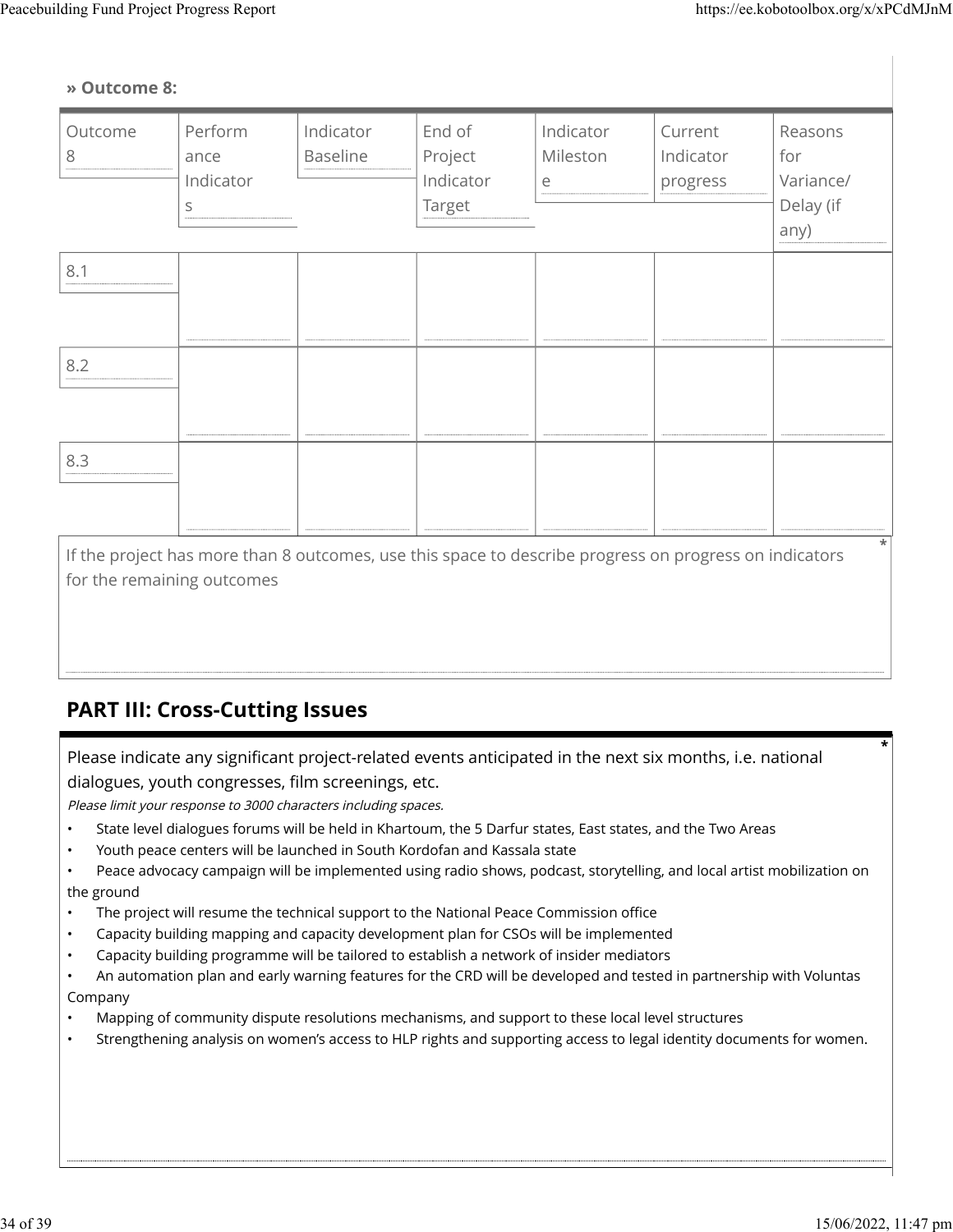$\lceil$ 

| In a few sentences, explain whether the project has had a positive <i>human impact</i> . May include<br>anecdotal stories about the project's positive effect on the people's lives. Include direct quotes where<br>possible or weblinks to strategic communications pieces. |  |
|------------------------------------------------------------------------------------------------------------------------------------------------------------------------------------------------------------------------------------------------------------------------------|--|
| This is an optional question. You may leave it unanswered if not relevant(2000 character limit)<br>During the period under report, the project has not had registered human impact as implementation was not smooth and<br>according to plan due to the volatile situation.  |  |
| You can also upload upto 3 files in various formats (picture files, powerpoint, pdf, video, etc) to<br>illustrate the human impact of the project<br><b>OPTIONAL</b>                                                                                                         |  |
| File 1<br><b>OPTIONAL</b>                                                                                                                                                                                                                                                    |  |
| PXL_20220605_085301030-23_35_9.jpg                                                                                                                                                                                                                                           |  |
| File 2<br><b>OPTIONAL</b>                                                                                                                                                                                                                                                    |  |
| PXL_20220605_092447004-23_37_13.jpg                                                                                                                                                                                                                                          |  |
| File 3<br><b>OPTIONAL</b>                                                                                                                                                                                                                                                    |  |
| PXL_20220605_112147177-23_37_36.jpg                                                                                                                                                                                                                                          |  |
| You can also add upto 3 links to online resources which illustrate the human impact of the project<br><b>OPTIONAL</b>                                                                                                                                                        |  |
| Link 1<br><b>OPTIONAL</b>                                                                                                                                                                                                                                                    |  |
| Link 2<br><b>OPTIONAL</b>                                                                                                                                                                                                                                                    |  |
| Link 3<br><b>OPTIONAL</b>                                                                                                                                                                                                                                                    |  |

### **» Monitoring**

 $\overline{\phantom{a}}$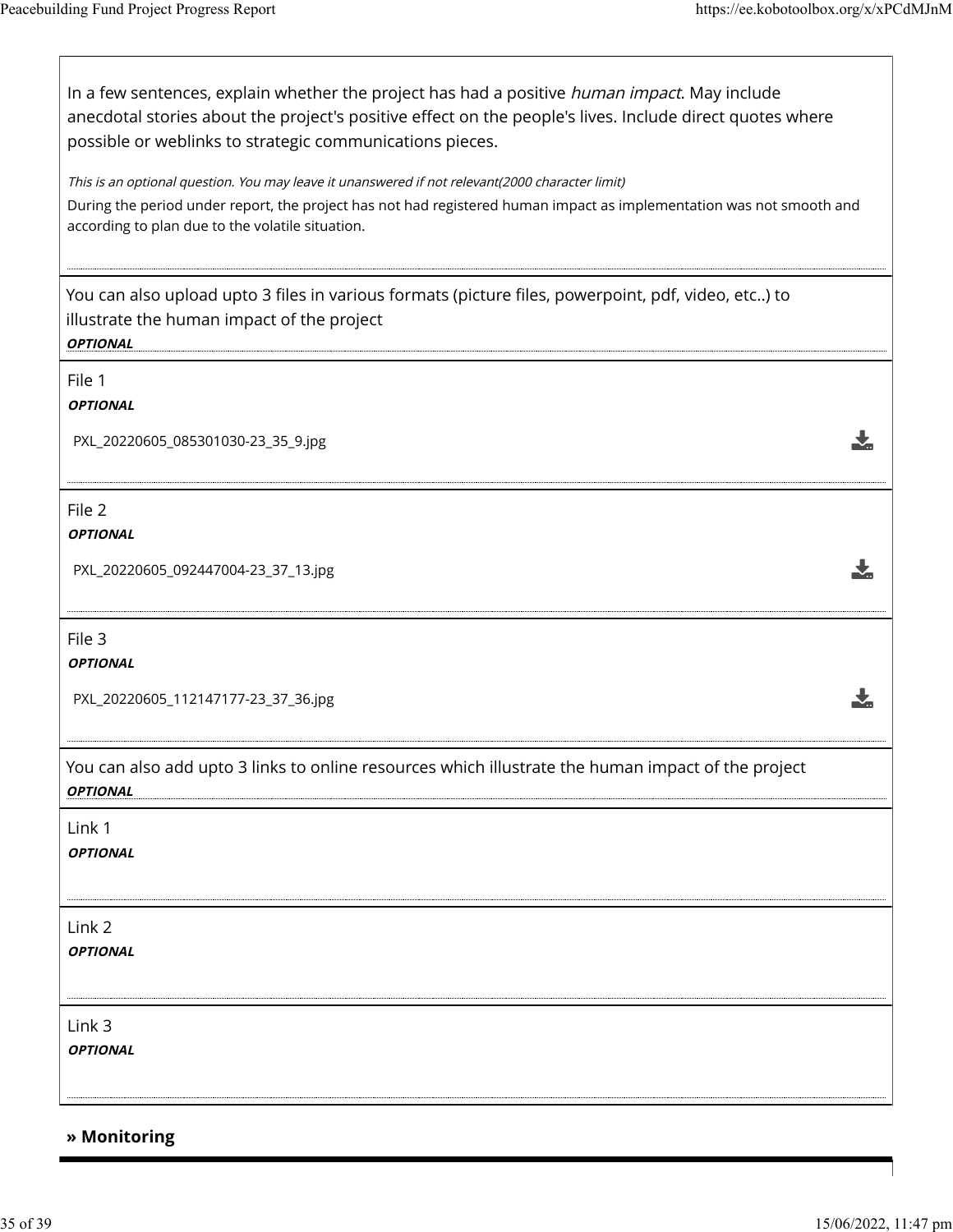| *<br>Please list monitoring activities undertaken in the reporting period<br>Please limit your response to 1000 characters including spaces.<br>No                                                                                                                                                                                                                    |
|-----------------------------------------------------------------------------------------------------------------------------------------------------------------------------------------------------------------------------------------------------------------------------------------------------------------------------------------------------------------------|
| Do outcome indicators have baselines?<br>If only some of the outcome indicators have baselines, select 'yes'<br>yes<br>no                                                                                                                                                                                                                                             |
| Please provide a brief description<br>Please limit your response to 3000 characters including spaces.                                                                                                                                                                                                                                                                 |
| *<br>Has the project launched perception surveys or other community-based data collection?<br>yes<br>no                                                                                                                                                                                                                                                               |
| *<br>Please provide a brief description<br>Please limit your response to 3000 characters including spaces.<br>Through the CRD the project collected data from the 5 Darfur states, East, Two Areas and Khartoum                                                                                                                                                       |
| » Evaluation                                                                                                                                                                                                                                                                                                                                                          |
| *<br>Has an evaluation been conducted during the reporting period?<br>) yes<br>no                                                                                                                                                                                                                                                                                     |
| *<br>Evaluation budget (in USD):<br>20000                                                                                                                                                                                                                                                                                                                             |
| If project will end in next six months, describe the evaluation preparations<br>Please limit your response to 3000 characters including spaces.<br>The project seeks for a six months no cost extension to cover up time lost for unimplemented activities due to the volatile<br>political situation. This is due after the reprogramming process which is on-going. |
| » Catalytic Effect                                                                                                                                                                                                                                                                                                                                                    |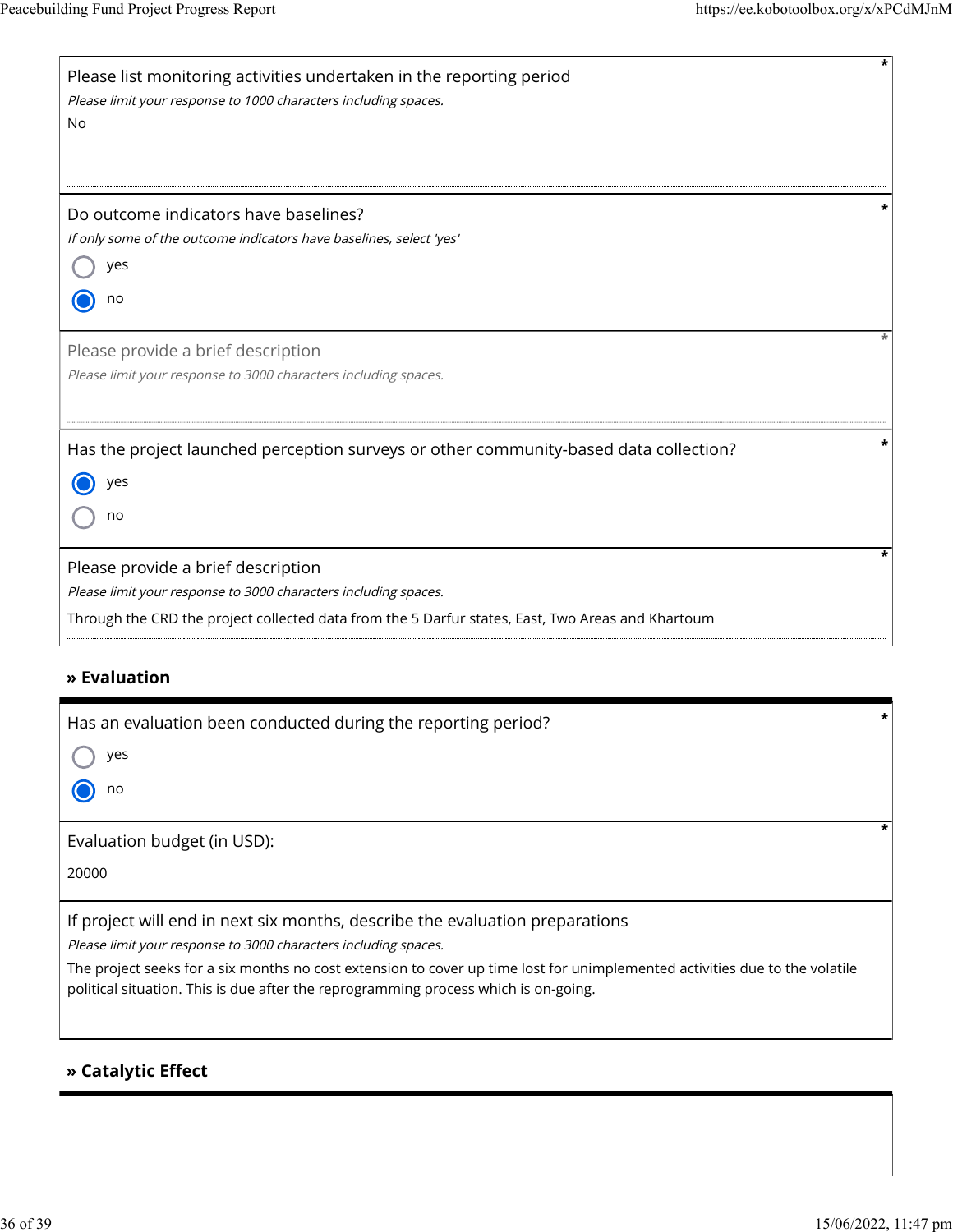| *<br>Catalytic Effect (financial): Has the project led to additional funding from other sources?                                              |
|-----------------------------------------------------------------------------------------------------------------------------------------------|
| yes                                                                                                                                           |
| no                                                                                                                                            |
| If yes, how many additional grants or donors has the project leveraged?                                                                       |
|                                                                                                                                               |
| Catalytic Effect (non-financial): Has the project enabled or created a larger or longer-term<br>peacebuilding change to occur?                |
| No catalytic effect                                                                                                                           |
| Some catalytic effect                                                                                                                         |
| Significant catalytic effect                                                                                                                  |
| Very Significant catalytic effect                                                                                                             |
| Don't Know                                                                                                                                    |
| Too early to tell                                                                                                                             |
| Please describe how the project has had a (non-financial) catalytic effect<br>Please limit your response to 3000 characters including spaces. |
| <b>PART IV: COVID-19</b>                                                                                                                      |

Please respond to these questions if the project underwent any monetary or non-monetary adjustments due to the COVID-19 pandemic.

This section is optional. You can leave it blank if not relevant

Monetary adjustments:

Please indicate the total amount in USD of adjustments due to COVID-19:

Non-monetary adjustments: Please indicate any adjustments to the project which did not have any financial implications:

Please limit your response to 3000 characters including spaces.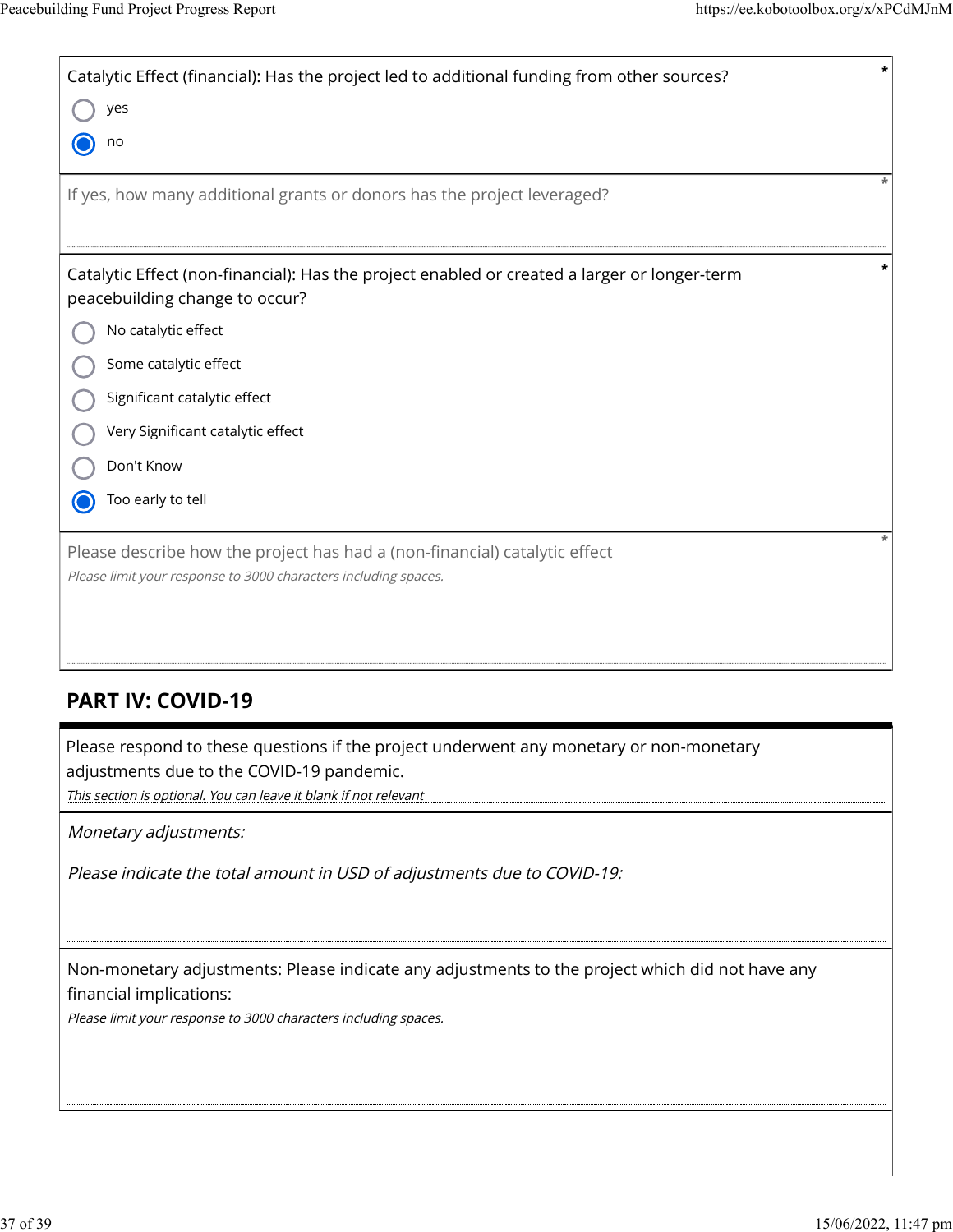| Please select all categories which describe the adjustments made to the project (and include details in<br>general sections of this report):<br>Reinforce crisis management capacities and communications<br>Ensure inclusive and equitable response and recovery<br>Strengthen inter-community social cohesion and border management<br>Counter hate speech and stigmatization and address trauma<br>Support the SG's call for a global ceasefire<br>None<br>Other (please describe):<br>Other, Please describe                                                                                                                                                                                                                                                        |
|-------------------------------------------------------------------------------------------------------------------------------------------------------------------------------------------------------------------------------------------------------------------------------------------------------------------------------------------------------------------------------------------------------------------------------------------------------------------------------------------------------------------------------------------------------------------------------------------------------------------------------------------------------------------------------------------------------------------------------------------------------------------------|
| If relevant, please share a COVID-19 success story of this project (i.e. how adjustments of this project<br>made a difference and contributed to a positive response to the pandemic/prevented tensions or<br>violence related to the pandemic etc.)<br>Please limit your response to 3000 characters including spaces.                                                                                                                                                                                                                                                                                                                                                                                                                                                 |
| Are there any other issues concerning project implementation (related to COVID-19 or not) that you<br>want to share, including any capacity needs of the recipient organizations? (1500 character limit)<br>Please limit your response to 3000 characters including spaces.<br>N/A                                                                                                                                                                                                                                                                                                                                                                                                                                                                                      |
| <b>Final Steps</b><br>• Please save a pdf copy of the form by clicking on the <i>Printer</i> icon on the top right corner of<br>the page.<br>• A dialogue box will appear: Please select the A4 size and portrait orientation.<br>• Click "prepare" and save the document as a PDF (if on first attempt, the generated page is<br>not readable, close the pop up page and try again. If the problem persists, you can contact<br>technical support at the email address below)<br>• Please upload the pdf version of the report as well as your financial report in excel format<br>on the MPTF-O gateway.<br>If you encounter any difficulty in filling the form or generating the print-out for MPTFO gateway,<br>please contact Anupah Makoond keshni.makoond@un.org |